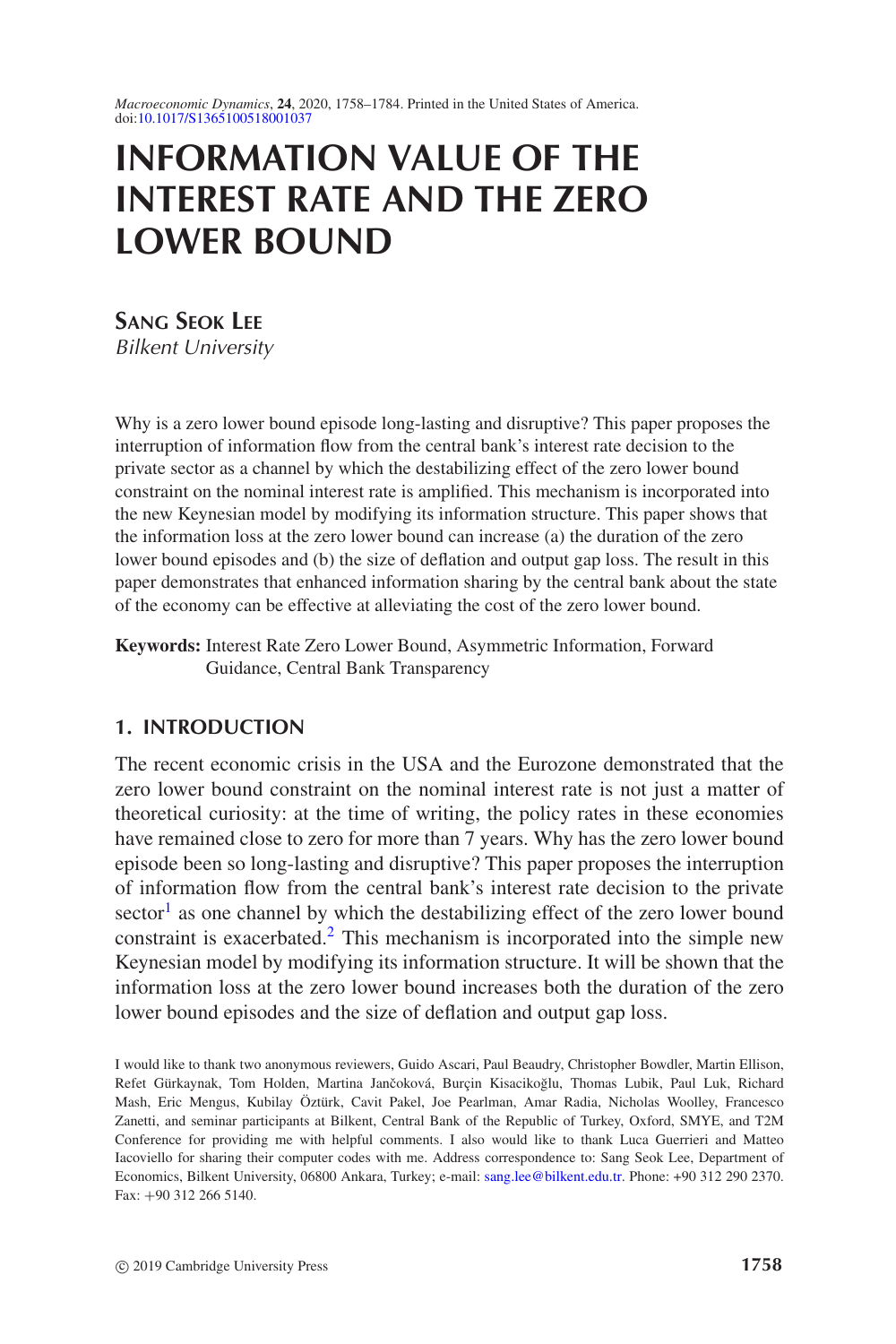The information value of the nominal interest rate for the private sector is built on the assumption that the central bank is better informed about the state of the economy than the private sector. Is this assumption justified? As documented by Romer and Romer [\(2000](#page-25-0)) and Sims [\(2002\)](#page-26-0), the Fed's Greenbook forecasts of inflation tend to be more accurate than the private sector's forecasts. Among other reasons, this is possibly because the Fed has access to a much larger information set than the private sector.<sup>[3](#page-22-2)</sup> There is considerable empirical evidence in support of this notion [see Peek et al. [\(1999](#page-25-1)); Kuttner [\(2001\)](#page-25-2); Gürkaynak et al. [\(2005](#page-25-3)), and Campbell et al. [\(2012](#page-24-0))]. There is also evidence that this applies to other central banks as well [see Hubert [\(2015](#page-25-4))]. How can this information advantage arise? In a recent interview with BBC,<sup>4</sup> Spencer Dale, the then chief economist of the Bank of England, said the Bank did not possess any "special secrets" about the state of the economy. However, he also said

"What we do—and we do it an awful lot—as well as look at the aggregate data published by our statistical office, is we spend an awful lot of time going up and down the country speaking to businesses and learning first-hand what's going on."

This type of informal surveying can be a source of information advantages for central banks given that many of them are better-equipped than their private sector counterparts for carrying out such activity.

In this paper, the central bank uses an interest rate rule to set the nominal interest rate. As long as the nominal interest rate is outside the zero lower bound, the private sector can invert the interest rate rule and extract the missing piece of information which is informative about the state of the economy. However, this ceases to be the case at the zero lower bound because the interest rate rule is no longer invertible. This information problem at the zero lower bound complicates the signal extraction of the private sector and alters the dynamics of aggregate variables substantially through its effect on the expectation formation.

To illustrate this point, this paper first presents a model in which the only piece of information that the private sector has to retrieve from the nominal interest rate is the current demand shock, which is assumed to be known only to the central bank at the beginning of each time period. Among other reasons, $\delta$  this choice can be rationalized on the ground that the demand shock is something the central bank knows and cares more about than the private sector as it is related to the potential or natural level of output<sup>6</sup> which is the key object in policy debates. The model uses this particular unobservable to demonstrate a point that is valid for any kind of information asymmetry that favors the central bank, for instance, the central bank's preference.<sup>[7](#page-22-6)</sup> The extension to the setting with more than one unobservable shock, which builds on the simple model above, is demonstrated with a model where both demand and supply shocks are present and subject to the information asymmetry and retrieval.

The methodological novelty in this paper is the application of mathematical tools of censored-data microeconometrics to a dynamic macroeconomic model.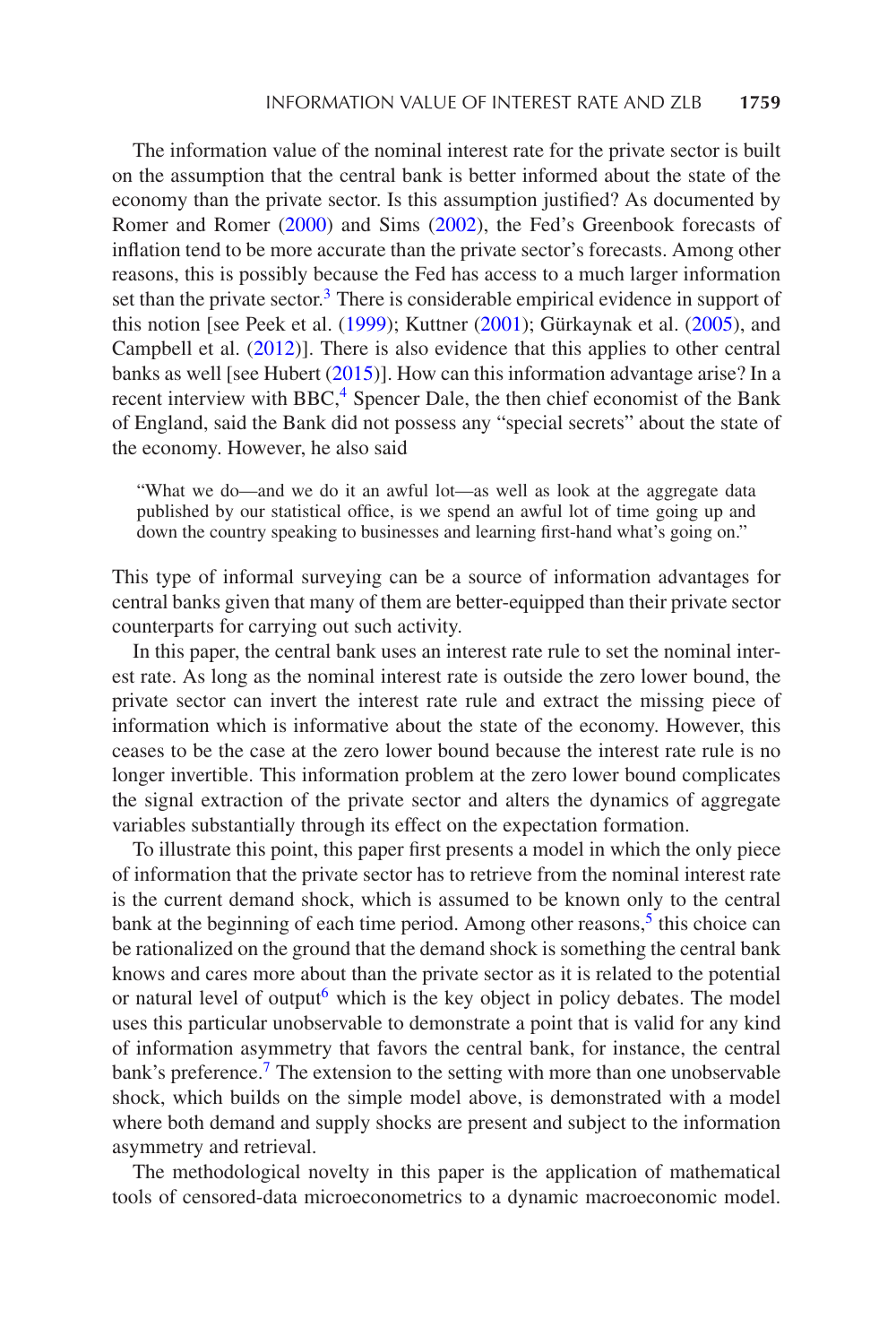Specifically, the expected value of the current demand shock when the zero lower bound on the nominal interest rate is binding is derived using the inverse Mills ratio. This expected value has an analytical expression which is highly tractable as demonstrated below.

As mentioned above, it will be shown that the information problem at the zero lower bound makes (a) the output gap loss and the deflation larger and (b) the zero lower bound periods longer. Based on these observations, it will be established that the increased central bank transparency in the form of information revelation is especially beneficial at the zero lower bound as it alleviates the information problem associated with it. Thus, this paper contributes to the literature on the merits of central bank transparency [see Blinder [\(1998](#page-24-1)); Woodford [\(2005\)](#page-26-1), and Blinder et al. [\(2008\)](#page-24-2)] in addition to the literature on the zero lower bound [see Eggertsson and Woodford [\(2003](#page-25-5)) and Jung et al. [\(2005\)](#page-25-6)]. Moreover, this paper also contributes to the literature on forward guidance [see Campbell et al. [\(2012](#page-24-0)) and references therein] which can be considered as a form of information revelation by which the central bank communicates the expected course of monetary policy to the private sector in order to manage the latter's expectations about the future. Rudebusch and Williams [\(2008\)](#page-26-2) analyze the setting closest to the one here and rationalize the social value of publishing central bank's interest rate projections. However, this paper considers the zero lower bound problem additionally.

The zero lower bound literature has grown in volume substantially in the past few years. The seminal contributions in the zero lower bound literature are Jung et al. [\(2005\)](#page-25-6) (which was motivated by Japan's experience in the past decades) and Eggertsson and Woodford [\(2003\)](#page-25-5) (which was motivated by the USA's experience in the early 2000s as well as Japan's). Following in their footsteps, many researchers have written about various issues regarding the effect of the zero lower bound. A non-exhaustive list of contributions on the zero lower bound includes topics such as the optimal monetary policy [see Adam and Billi [\(2007\)](#page-24-3); Nakov [\(2008](#page-25-7)), and Alstadheim [\(2016](#page-24-4)) (with the neoclassical Phillips curve); Billi [\(2017\)](#page-24-5); Belgibayeva and Horvath [\(2017](#page-24-6)), and Ngo [\(2018](#page-25-8))], fiscal policy [see Christiano et al. [\(2011](#page-24-7)); Woodford [\(2011\)](#page-26-3); Aruoba and Schorfeide [\(2012](#page-24-8)), and Flotho [\(2015\)](#page-25-9)], quantitative properties [see Fernández-Villaverde et al. [\(2015](#page-25-10)) and Nakata [\(2017](#page-25-11))], open economy [see Bodenstein et al. [\(2009\)](#page-24-9)], and exit strategy and behavior [see Werning [\(2012](#page-26-4)) and Bianchi and Melosi [\(2017](#page-24-10))]. This paper differs from the existing literature in explicitly recognizing the asymmetric information between the private sector and the central bank. Wu and Xia [\(2016](#page-26-5)) pursue a related question using multi-factor shadow rate term structure models.

The paper is structured as follows: Section [2](#page-3-0) presents the model; Section [3](#page-8-0) discusses the solution method; Section [4](#page-9-0) gives the results and provides discussion; Section [5](#page-14-0) extends the model in Section [2](#page-3-0) to the case with more than one unobservable shock; Section [6](#page-21-0) concludes. Technical Appendix is available online at the author's website.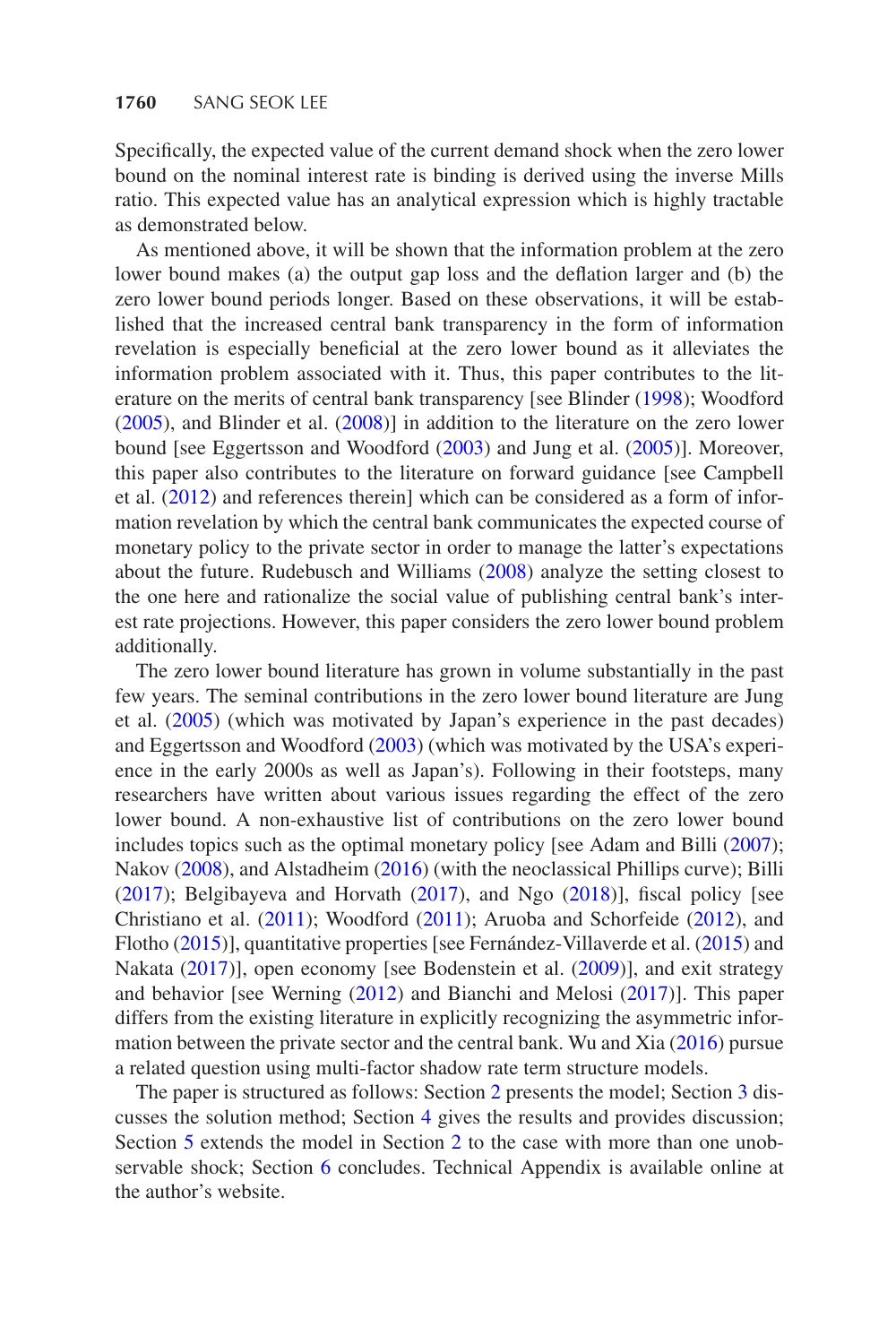## <span id="page-3-5"></span><span id="page-3-0"></span>**2. MODEL**

#### **2.1. The Basic New Keynesian Model**

The model in this paper builds on the basic new Keynesian model which consists of<sup>[8](#page-22-7)</sup>

$$
x_t = E_t x_{t+1} - (\hat{i}_t - E_t \pi_{t+1}) + u_t, \tag{1}
$$

<span id="page-3-2"></span><span id="page-3-1"></span>
$$
\pi_t = \beta E_t \pi_{t+1} + \kappa x_t. \tag{2}
$$

Equation  $(1)$  is referred to as the IS equation and equation  $(2)$  is the new Keynesian Phillips curve in the literature.<sup>[9](#page-22-8)</sup> Here,  $E_t$  is a mathematical expectation based on the information set in *t*,  $x_t$  is an output gap in *t*,  $\pi_t$  is an inflation rate between *t* and  $t - 1$ ,  $\hat{i}_t$  is a nominal interest between *t* and  $t + 1$  (as usual, the hat notation stands for the deviation of a variable from its steady-state value),  $u_t$  is a demand shock in *t*,  $\beta$  is the discount factor, and  $\kappa$  is the slope of the Phillips curve which is itself a function of deep parameters. The demand shock is specified as an autoregressive process

<span id="page-3-4"></span>
$$
u_t = \rho u_{t-1} + \varepsilon_t, \tag{3}
$$

where  $|\rho| < 1$  and  $\varepsilon_t \stackrel{i.i.d.}{\sim} N(0, \sigma_{\varepsilon})$  as commonly done in the literature.<sup>10</sup>

The model above is usually closed by adding an equation that specifies how the central bank sets the nominal interest rate. Typically, the zero lower bound literature considers interest rate rules of the form

$$
i_t = \max[0, i^{ss} + \phi_x x_t + \phi_\pi \pi_t],
$$

where  $i^{ss} = \frac{1}{\beta} - 1$  is the steady-state value of the (net) nominal interest rate  $i_t$ . This rule explicitly indicates that the nominal interest rate is bounded below at zero. Equivalently, it can be written as

<span id="page-3-3"></span>
$$
\hat{i}_t = \max\left[1 - \frac{1}{\beta}, \phi_x x_t + \phi_\pi \pi_t\right]
$$
 (4)

with the nominal interest rate now written as the deviation from its steady-state value. Equation [\(4\)](#page-3-3) can be interpreted as a reaction function of the central bank to the policy relevant aggregate variables. Imposing the zero lower bound constraint on the nominal interest rate has an effect of increasing volatilities of the output gap and the inflation rate. This is so because at the zero lower bound, the nominal interest can no longer move downward to offset the effect of a negative demand shock on the output gap and the inflation rate. Basu and Bundick [\(2015](#page-24-11)) refer to this phenomenon as the endogenous volatility of the zero lower bound.

In what follows, the basic new Keynesian model above will be modified. The modification centers around the idea that there is an information asymmetry between the private sector and the central bank because the former cannot observe some information in the latter's information set directly. Whereas this information gap is resolved outside the zero lower bound, it continues to impinge on the economy inside the zero lower bound. It will be shown that this information loss makes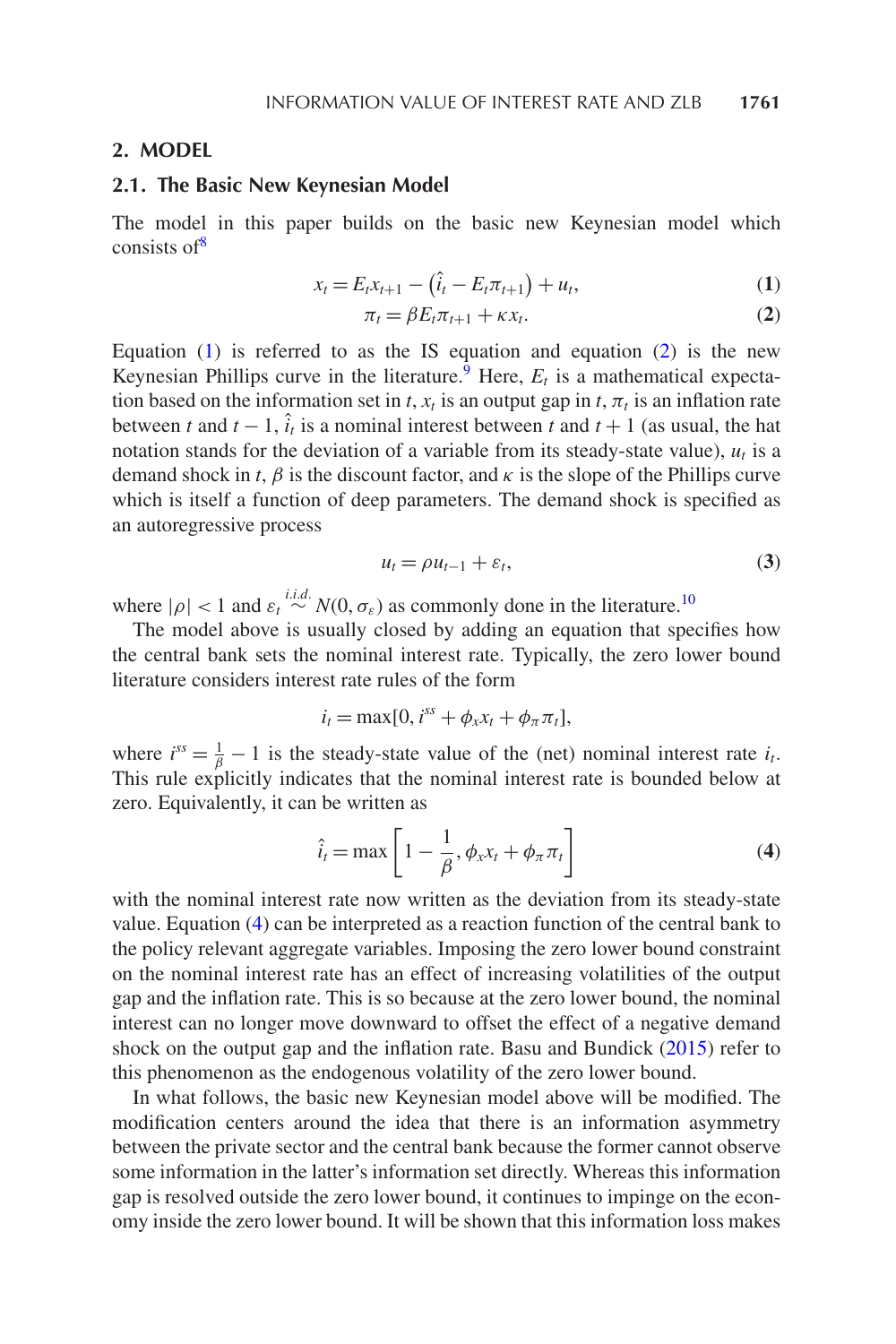the zero lower bound periods last longer and also magnifies the excess volatilities of the output gap and the inflation rate at the zero lower bound.

# <span id="page-4-0"></span>**2.2. Information Structure**

Unlike the basic new Keynesian model of the previous subsection, now assume that the central bank has a full information set at the beginning of each time period, but not the private sector. The central bank sets the nominal interest rate according to an interest rate rule which takes its information set as input. The private sector can invert this rule to extract a useful signal about what is missing in its own information set, and the revealed information will be used for the private sector's expectations formation. This is the sense in which the nominal interest rate movements have an additional informational value for the private sector. In this subsection, the information structure of the model will be discussed in detail.

The basic new Keynesian model in the previous subsection can be interpreted as a model in which its agents move sequentially but carry out their actions based on the same information set (as this model is observationally equivalent to the model in which the agents act simultaneously, as long as expectations are formed rationally). As explained above, the model in this paper departs from the basic model by altering the information structure. Here, the central bank moves first and sets the nominal interest rate based on its information set which is larger than the private sector's *ex-ante*. After observing the nominal interest rate, the private sector moves and engages in the signal extraction exercise. Based on the outcome of this exercise, it updates its information set and carries out its actions which determine the output gap and the inflation rate.

So, what is missing in the private sector's information set? In order to demonstrate the effect of the information problem at the zero lower bound, it is assumed that the current demand shock  $u_t$  (which is also the natural rate of interest in this class of models) in the IS equation  $(1)$  is the only variable that is missing in the private sector's information set at the beginning of each time period prior to the signal extraction exercise.<sup>[11](#page-22-10)[,12](#page-22-11)</sup> Because the demand shock is an important state variable for the private sector's expectation formation, associating the information problem at the zero lower bound with the demand shock can produce sizable effects on the endogenous variables. Fernández-Villaverde et al. [\(2015](#page-25-10)) result that negative demand shocks are important for the occurrence of the zero lower bound supports this choice as well. The use of the demand shock also allows incorporating the information problem without major modifications as this shock is already part of the standard new Keynesian model. Appendix [A](#page-22-12) in the Supplementary Material discusses a more general information problem at the interest rate zero lower bound than the one in this subsection, a version of which is studied in Section [5.](#page-14-0) Appendix [B](#page-22-12) in the Supplementary Material provides additional detail specific to the simple model here.

In the next subsection, it will be shown that when the zero lower bound constraint on the nominal interest rate does not bind, the private sector can retrieve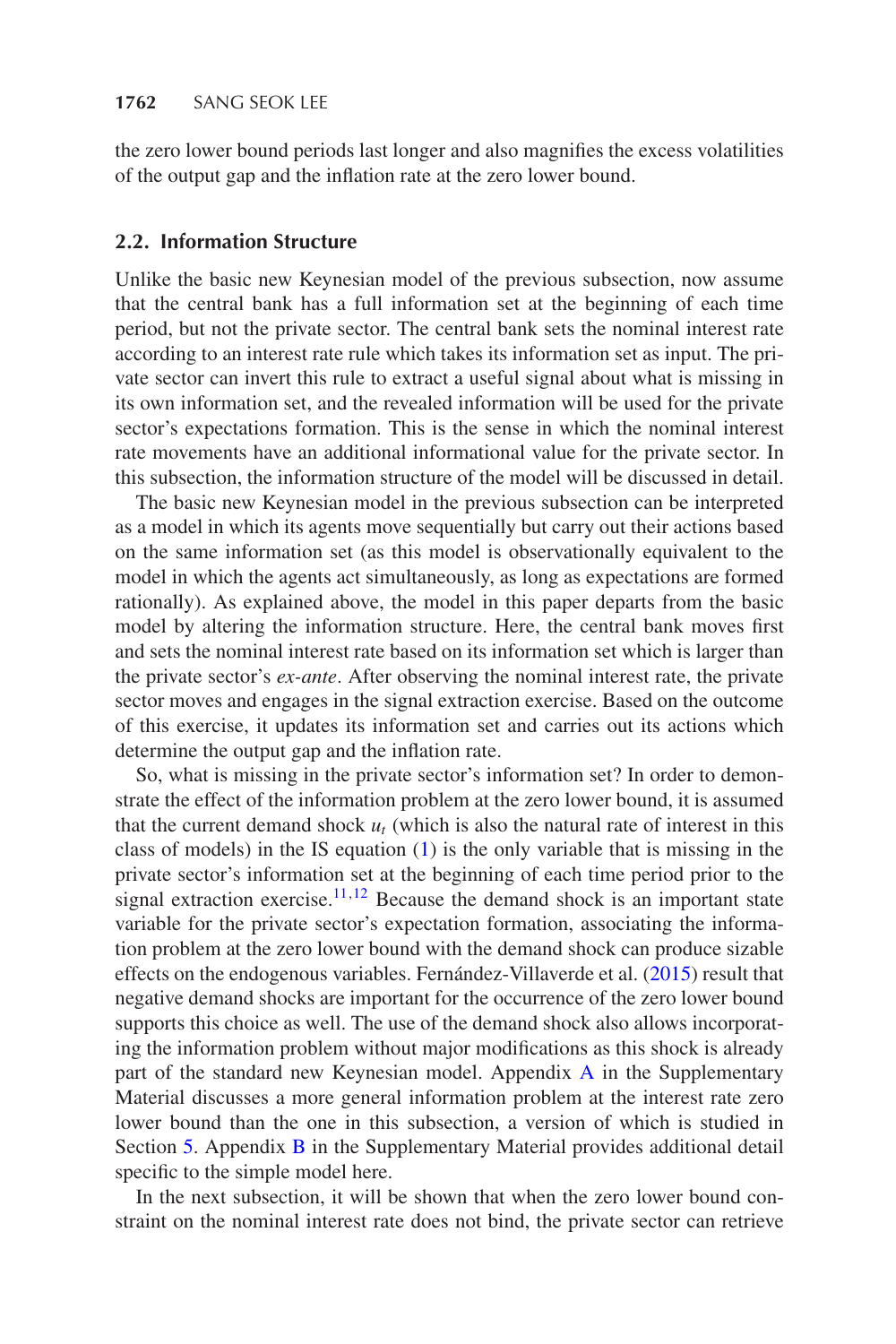the current demand shock exactly. In this case, the private sector and the central bank have the same information set *ex-post*. However, when the constraint binds, it can no longer retrieve the demand shock uniquely. This situation is referred to as the information problem at the zero lower bound. In this case, the private sector works with the conditional expected value of the demand shock instead. The private sector observes the true value of the current demand shock with at most one period delay: even when the zero lower bound constraint binds, its value becomes known at the end of the period. The short duration of the information delay is chosen in order to demonstrate that the information loss at the zero lower bound is costly even when the information asymmetry seems minor.

## **2.3. Information Problem and Signal Extraction at the Zero Lower Bound**

The private sector agents condition their expectations on all the relevant information. This is the reason why they pay attention to the movements of the nominal interest rate which contain information about the current demand shock. However, they cannot extract the value of the current demand shock uniquely when the zero lower bound constraint on the nominal interest rate binds. In this subsection, this information problem at the zero lower bound will be discussed in detail. The functional form for the signal extraction at the zero lower bound, which is the main result of this subsection, will be derived using mathematical tools from microeconometrics.

<span id="page-5-2"></span>*2.3.1. Information problem at the zero lower bound.* Suppose the zero lower bound constraint on the nominal interest rate does not bind. In this case, the private sector, after observing the nominal interest rate set by the central bank, can retrieve the value of the demand shock exactly. To see this, first note that the unconstrained solutions for the output gap  $x_t$  and the inflation rate  $\pi_t$  take the form

<span id="page-5-0"></span>
$$
x_t = \psi_u^x u_t \text{ and } \pi_t = \psi_u^{\pi} u_t,\tag{5}
$$

which are functions of the demand shock  $u_t$  only as it is the only state variable. Substituting equation [\(5\)](#page-5-0) into  $\phi_x x_t + \phi_\pi \pi_t$  in equation [\(4\)](#page-3-3) gives

$$
\hat{i}_t = (\phi_x \psi_u^x + \phi_\pi \psi_u^\pi) u_t,
$$

which can be inverted to reveal that the value of the demand shock is

<span id="page-5-1"></span>
$$
u_t = \frac{\hat{i}_t}{(\phi_x \psi_u^x + \phi_\pi \psi_u^\pi)}.
$$
 (6)

So, when the nominal interest rate is away from the zero lower bound, the demand shock can be recovered exactly. In this case, the information sets of the private sector and the central bank are *ex-post* identical and the resulting solution is equivalent to the one for the standard new Keynesian model without the zero lower bound constraint.<sup>[13](#page-23-0)</sup>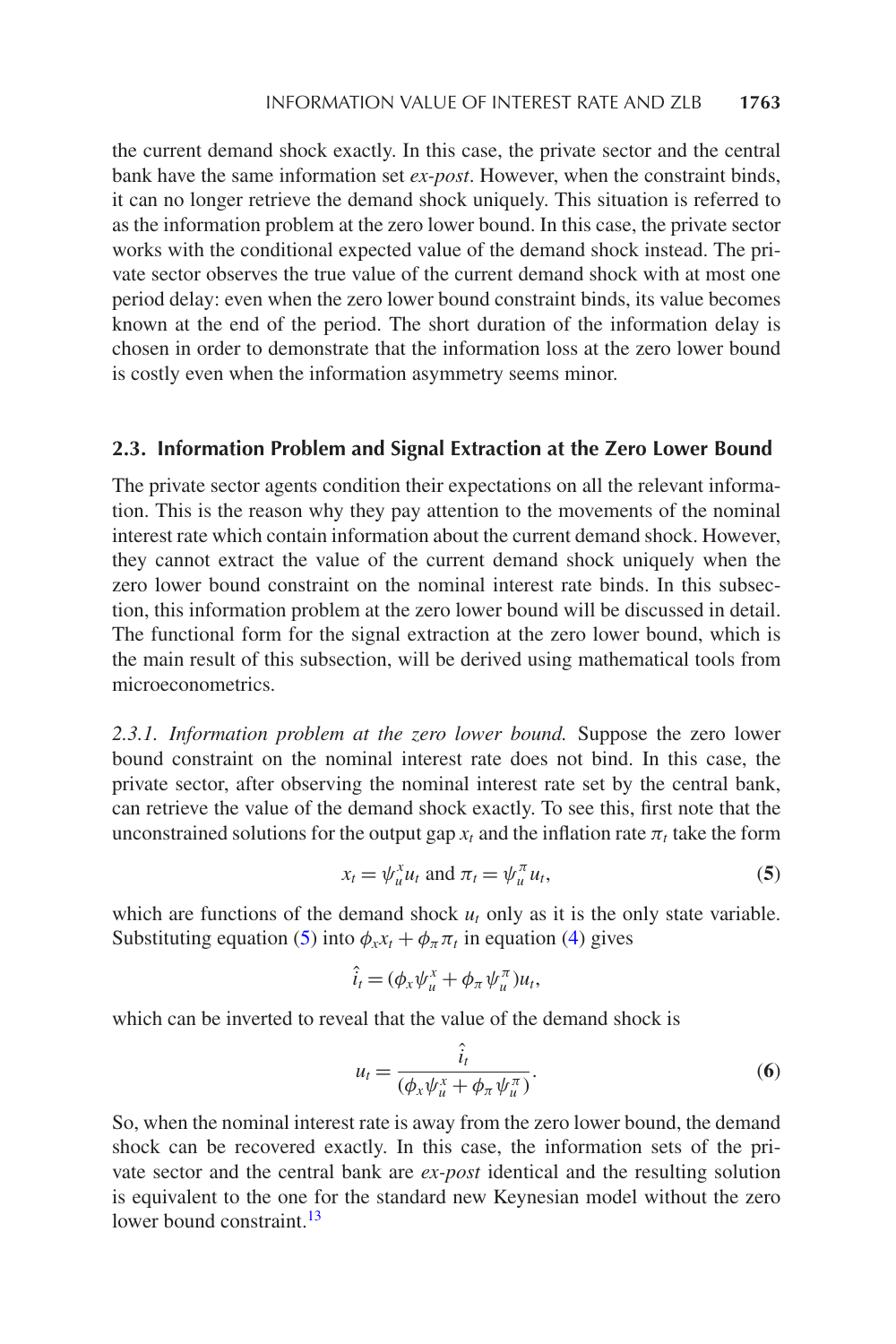#### **1764** SANG SEOK LEE

Equation [\(6\)](#page-5-1) ceases to hold when the nominal interest rate hits the zero lower bound. When this happens, the observed nominal interest rate  $1 - \frac{1}{\beta}$  does not necessarily coincide with the rate prescribed by  $\phi_{x}x_t + \phi_{\pi}\pi_t$  in [\(4\)](#page-3-3) as the latter can be any value less than or equal to the former:

$$
(\phi_x \psi_u^x + \phi_\pi \psi_u^\pi) u_t \leq 1 - \frac{1}{\beta}.
$$

Equivalently,

<span id="page-6-0"></span>
$$
u_t \le \frac{1 - \frac{1}{\beta}}{(\phi_x \psi_u^x + \phi_\pi \psi_u^{\pi})}
$$
(7)

which shows that the demand shock is now consistent with a continuum of values.<sup>[14](#page-23-1)</sup> The private sector copes with this information problem at the zero lower bound by forming the conditional expected value of the demand shock [conditional on [\(7\)](#page-6-0)] which we now turn to.

<span id="page-6-3"></span>*2.3.2. Signal extraction at the zero lower bound.* The information problem at the zero lower bound poses a classical censored data problem in microeconometrics, which makes its mathematical tools relevant for deriving the conditional expected value of the demand shock. Substituting equation  $(3)$  into  $(7)$  gives

<span id="page-6-1"></span>
$$
\varepsilon_t \le \frac{1 - \frac{1}{\beta}}{(\phi_x \psi_u^x + \phi_\pi \psi_u^{\pi})} - \rho u_{t-1}
$$
 (8)

which defines an upper bound on  $\varepsilon_t$ . The right-hand side of [\(8\)](#page-6-1) is denoted by  $s_t$  henceforth. Equation [\(3\)](#page-3-4) implies that the conditional expected value of the demand shock takes the form

<span id="page-6-2"></span>
$$
E_t u_t = \rho u_{t-1} + E[\varepsilon_t | \varepsilon_t \le s_t],
$$
\n(9)

so the remaining task is to figure out what form  $E[\varepsilon_t | \varepsilon_t \leq s_t]$  takes.

Because  $\frac{\varepsilon_t}{\sigma_{\varepsilon}} \sim \Phi(\varepsilon)$  (standard normal distribution), it follows that the closedform solution of  $E[\varepsilon_t | \varepsilon_t \leq s_t]$  can be obtained. To see this, let us start by rewriting  $E[\varepsilon_t|\varepsilon_t \leq s_t]$  in the form that allows one to use the properties of the standard normal distribution. Conditioning the expected value of  $\varepsilon_t$  on  $\varepsilon_t \leq s_t$  is equivalent to conditioning on  $\frac{\varepsilon_t}{\sigma_{\varepsilon}} \leq \frac{s_t}{\sigma_{\varepsilon}}$ , so  $E[\varepsilon_t | \varepsilon_t \leq s_t] = E[\varepsilon_t | \frac{\varepsilon_t}{\sigma_{\varepsilon}} \leq \frac{s_t}{\sigma_{\varepsilon}}]$ . Multiplying and divid- $\int \frac{\epsilon_t}{\sigma_{\epsilon}}$  gives  $E\left[\epsilon_t \Big| \frac{\epsilon_t}{\sigma_{\epsilon}} \leq \frac{s_t}{\sigma_{\epsilon}}\right] = \sigma_{\epsilon} E\left[\frac{\epsilon_t}{\sigma_{\epsilon}} \Big| \frac{\epsilon_t}{\sigma_{\epsilon}} \leq \frac{s_t}{\sigma_{\epsilon}}\right]$ . Because  $\frac{\epsilon_t}{\sigma_{\epsilon}}$  is a standard normal random variable,  $E\left[\frac{\varepsilon_t}{\sigma_{\varepsilon}}\right] \frac{\varepsilon_t}{\sigma_{\varepsilon}} \leq \frac{s_t}{\sigma_{\varepsilon}}\right]$  is the conditional expected value of a standard normal random variable whose closed-form expression is what we turn to now. Let  $\tilde{\varepsilon}_t = \frac{\varepsilon_t}{\sigma_{\varepsilon}}$  and  $\tilde{s}_t = \frac{s_t}{\sigma_{\varepsilon}}$  so that  $E[\varepsilon_t | \varepsilon_t \le s_t] = \sigma_{\varepsilon} E[\tilde{\varepsilon}_t | \tilde{\varepsilon}_t \le \tilde{s}_t]$ . It follows from using the properties of the standard normal distribution that

$$
E[\tilde{\varepsilon}_t|\tilde{\varepsilon}_t\leq \tilde{s}_t]=\int\limits_{-\infty}^{\tilde{s}_t}\tilde{\varepsilon}_t\frac{\phi(\tilde{\varepsilon}_t)}{\Phi(\tilde{s}_t)}d\tilde{\varepsilon}_t=\int\limits_{-\infty}^{\tilde{s}_t}\frac{\frac{d}{d\tilde{\varepsilon}_t}(-\phi(\tilde{\varepsilon}_t))}{\Phi(\tilde{s}_t)}d\tilde{\varepsilon}_t=-\frac{\phi(\tilde{s}_t)}{\Phi(\tilde{s}_t)},
$$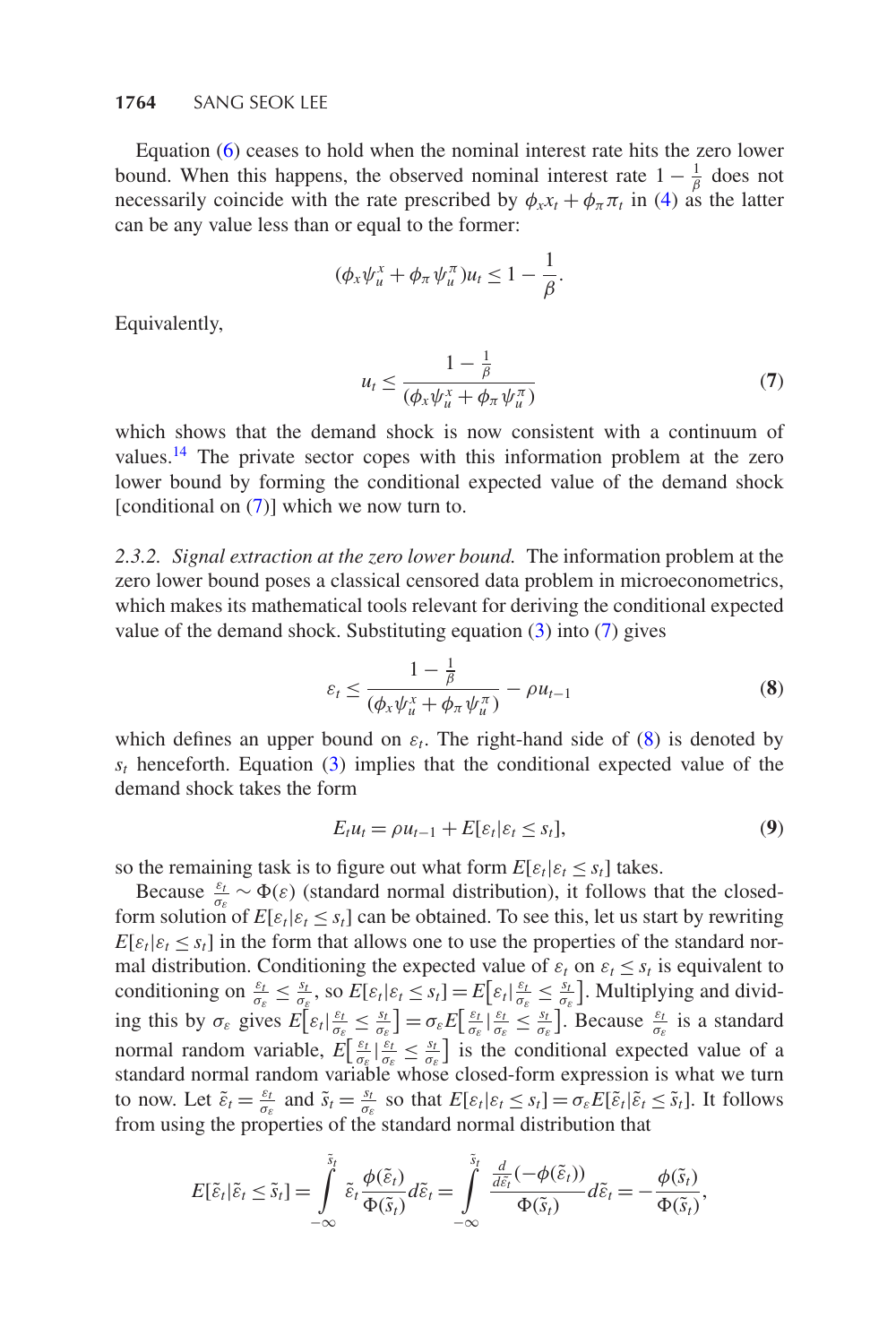which implies that

<span id="page-7-0"></span>
$$
E[\varepsilon_t | \varepsilon_t \le s_t] = -\sigma_\varepsilon \frac{\phi(\tilde{s}_t)}{\Phi(\tilde{s}_t)},
$$
\n(10)

where  $\phi(.)$  and  $\Phi(.)$  are the probability density function and the cumulative distribution function of a standard normal random variable.

Equation [\(10\)](#page-7-0) is a non-linear function which relates the expected value of  $\varepsilon_t$ to the observables.<sup>[15](#page-23-2)</sup> In microeconometrics, equation  $(10)$  is referred to as the inverse Mills ratio which serves as a central mathematical result for the analysis of censored data.<sup>[16](#page-23-3)</sup> Equation  $(10)$  is linearized in order to keep it consistent with the rest of the model. This does not mean that the model in this paper is linear: rather, it is piecewise linear with the zero lower bound constraint endogenously determining which regime prevails. To make sure that the result in this paper is not driven by large expectational errors of the private sector agents, the point of linearization  $\tilde{s}$  is chosen to keep them small (more on this later). The linear approximation of  $(10)$  around  $\tilde{s}$  is

<span id="page-7-1"></span>
$$
-\sigma_{\varepsilon} \frac{\phi(\tilde{s}_t)}{\Phi(\tilde{s}_t)} \simeq \gamma_0 + \gamma_u u_{t-1},\tag{11}
$$

where

$$
\gamma_0 = -\sigma_{\varepsilon} \frac{\phi(\tilde{s})}{\Phi(\tilde{s})} + \frac{\phi(\tilde{s})(\tilde{s}\Phi(\tilde{s}) + \phi(\tilde{s}))}{\Phi(\tilde{s})^2} \left( \frac{1 - \frac{1}{\beta}}{(\phi_x \psi_u^x + \phi_\pi \psi_u^{\pi})} - \sigma_{\varepsilon} \tilde{s} \right),
$$

$$
\gamma_u = -\frac{\phi(\tilde{s})(\tilde{s}\Phi(\tilde{s}) + \phi(\tilde{s}))}{\Phi(\tilde{s})^2} \rho.
$$

Substituting  $(11)$  into  $(9)$  and collecting the like terms gives

<span id="page-7-2"></span>
$$
E_t u_t \simeq \gamma_0 + (\rho + \gamma_u) u_{t-1}, \qquad (12)
$$

which is the private sector's conditional expected value of the demand shock at the zero lower bound. To cope with the information problem at the zero lower bound, the private sector uses  $(12)$  for making its decision.<sup>[17](#page-23-4)</sup>

*2.3.3. The rest of the model.* The private sector agents, given the expected value of the current demand shock from the signal extraction exercise above, make their consumption and production decisions which lead to the IS equation

<span id="page-7-3"></span>
$$
E_t x_t = E_t x_{t+1} - (\hat{i}_t - E_t \pi_{t+1}) + E_t u_t
$$
\n(13)

and the Phillips curve

<span id="page-7-4"></span>
$$
E_t \pi_t = \beta E_t \pi_{t+1} + \kappa E_t x_t, \qquad (14)
$$

which subsume equations  $(1)$  and  $(2)$  as a special case in which the nominal interest rate is outside the zero lower bound  $(E_t x_t = x_t$  and  $E_t \pi_t = \pi_t$  trivially in this case).<sup>[18](#page-23-5)</sup> The appearance of  $E_t x_t$  in equations [\(13\)](#page-7-3) and [\(14\)](#page-7-4) reflects the information problem that the private sector faces inside the zero lower bound.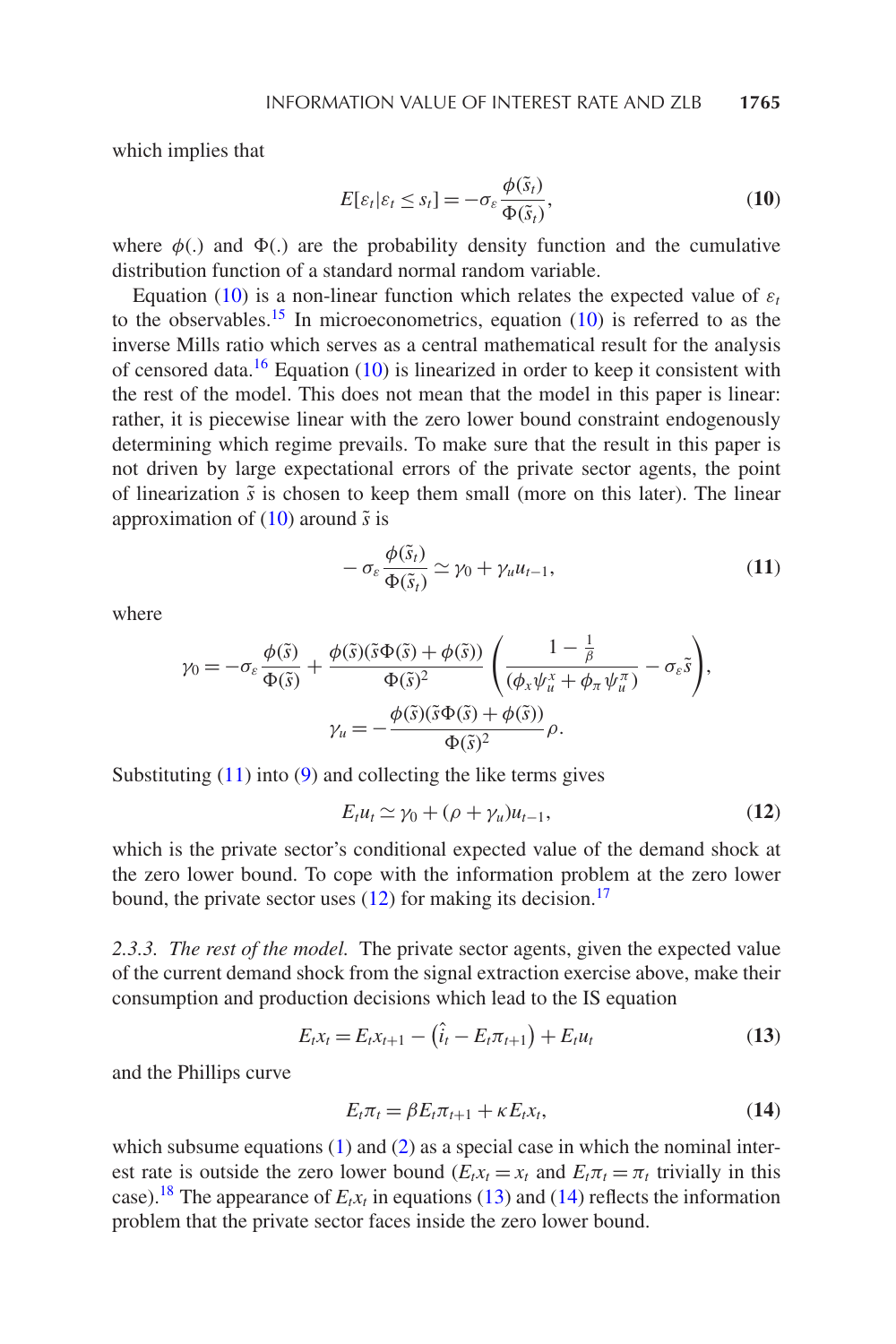## **2.4. Summary**

Let us summarize the results in this section. The system of rational expectations equations which represents the economy is

1. 
$$
u_t = \rho u_{t-1} + \varepsilon_t
$$
;  $\varepsilon_t \stackrel{i.i.d.}{\sim} N(0, \sigma_{\varepsilon})$ ,  
\n2.  $\hat{i}_t = \max \left[ 1 - \frac{1}{\beta}, \phi_x x_t + \phi_\pi \pi_t \right]$ ,  
\n3.  $E_t u_t = \begin{cases} u_t & \text{if } \hat{i}_t > 1 - \frac{1}{\beta} \\ \gamma_0 + (\rho + \gamma_u) u_{t-1} & \text{if } \hat{i}_t \leq 1 - \frac{1}{\beta}, \\ 4. & E_t x_t = E_t x_{t+1} - (\hat{i}_t - E_t \pi_{t+1}) + E_t u_t, \\ 5. & E_t \pi_t = \beta E_t \pi_{t+1} + \kappa E_t x_t, \end{cases}$ 

where  $1 - \frac{1}{\beta}$  is the value of the nominal interest rate at the zero lower bound (as a deviation from its steady-state value). The arrangement of the equations reflects the sequentiality in the model, except for the last two equations which are determined jointly by the private sector agents.

The actual output gap  $x_t$  and inflation rate  $\pi_t$  are related to their expected values according to

$$
\begin{bmatrix} x_t \\ \pi_t \end{bmatrix} = \begin{bmatrix} E_t x_t \\ E_t \pi_t \end{bmatrix} + \begin{bmatrix} \frac{1}{1 + \phi_x + \phi_{\pi} \kappa} \\ \frac{\kappa}{1 + \phi_x + \phi_{\pi} \kappa} \end{bmatrix} (u_t - E_t u_t),
$$

if the economy is currently outside the zero lower bound (in which case,  $x_t = E_t x_t$ and  $\pi_t = E_t \pi_t$  because  $u_t = E_t u_t$ ), and

$$
\begin{bmatrix} x_t \\ \pi_t \end{bmatrix} = \begin{bmatrix} E_t x_t \\ E_t \pi_t \end{bmatrix} + \begin{bmatrix} 1 \\ \kappa \end{bmatrix} (u_t - E_t u_t),
$$

if it is presently at the zero lower bound. Appendix [D.4](#page-22-12) in the Supplementary Material derives the expressions above for the extended model in Section [5](#page-14-0) in the Supplementary Material whose special case corresponds to these. The form of the conditional expected value of the demand shock in 3 above highlights that the system is characterized by different stochastic processes depending on whether the zero lower bound on the nominal interest rate binds or not, which results from the information problem at the zero lower bound.

# <span id="page-8-0"></span>**3. SOLVING THE MODEL**

The model is solved by using the solution method of Guerrieri and Iacoviello  $(2015)^{19}$  $(2015)^{19}$  $(2015)^{19}$  $(2015)^{19}$  which generates a non-linear solution to a system of rational expectations equations with occasionally binding constraints.<sup>20</sup> Their solution algorithm builds on the solution techniques of Jung et al. [\(2005](#page-25-6)) and Eggertsson and Woodford [\(2003](#page-25-5)).

In the context of the model here, Guerrieri and Iacoviello's algorithm generates the impulse response functions by (a) conjecturing the last period in which the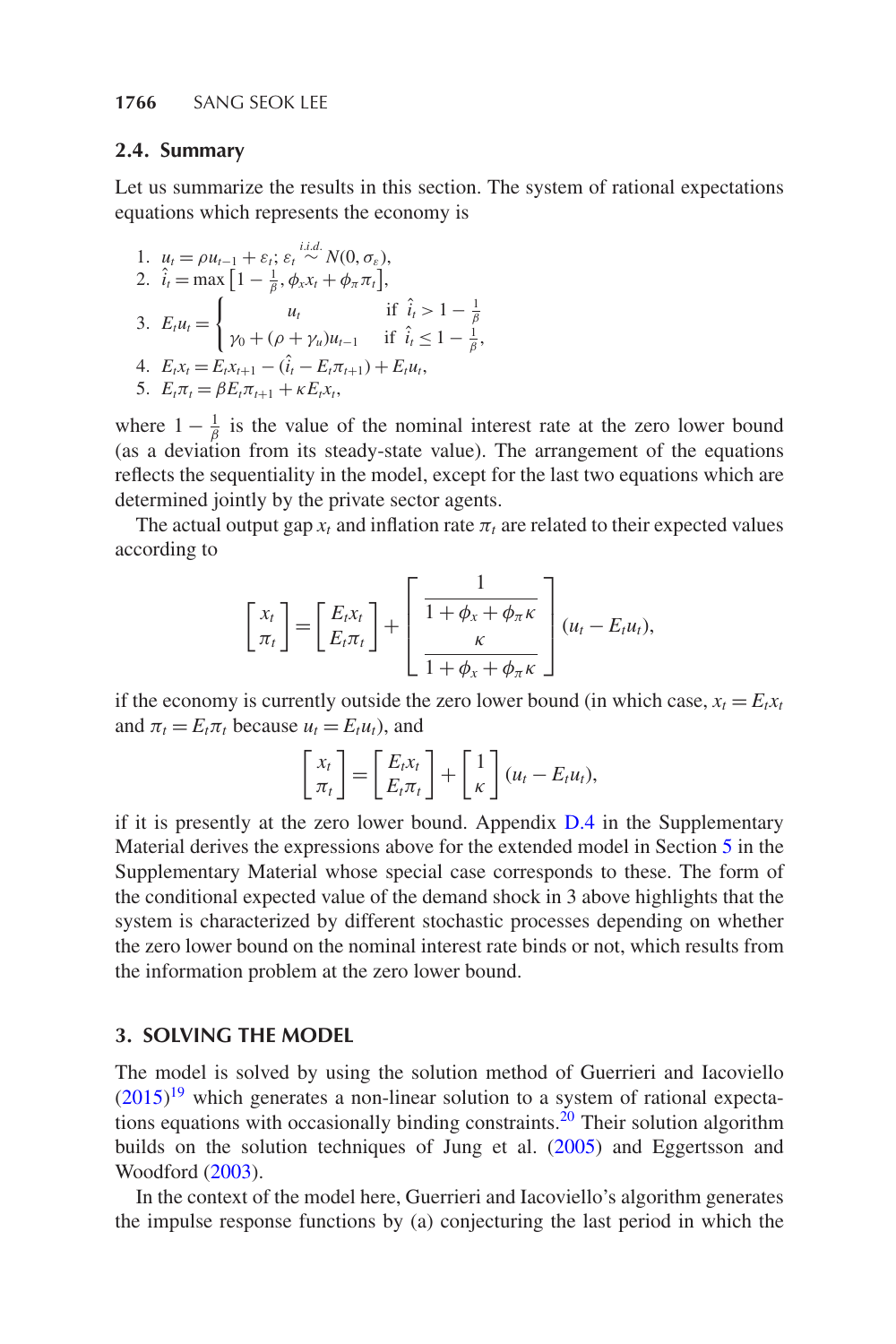zero lower bound constraint on the nominal interest rate binds, (b) solving the model backward from this last period to the initial period in which the constraint binds to generate a time-dependent solution, and (c) validating whether this solution is consistent with the conjecture about the last period in which the constraint binds. These steps are repeated until convergence. Their algorithm can also handle more complicated dynamics such as an oscillation in and out of the zero lower bound for the in-between periods. Appendix [D.3](#page-22-12) in the Supplementary Material provides additional detail in the context of the extended model in Section [5.](#page-14-0) The results there also apply to the baseline model that has been discussed so far.

## <span id="page-9-0"></span>**4. RESULTS**

Suppose the economy is pushed into the zero lower bound by persistently negative demand shocks. What are the consequences of the information problem at the zero lower bound? This section shows that the information problem brings about more negative output gap, larger deflation, and longer zero lower bound periods.

# **4.1. Parametrization and Simulation**

In addition to the new Keynesian model with the information problem at the zero lower bound, the basic new Keynesian model with and without the zero lower bound constraint on the nominal interest rate (under a full and symmetric information setting) will be used for stochastic simulations.

Whereas the basic model without the zero lower bound constraint is the baseline model of the standard monetary economics textbooks (mentioned in Section [2.1\)](#page-3-5), the model with the zero lower bound constraint (presented in Section [2.1\)](#page-3-5) serves as one of the benchmark models in the zero lower bound literature.<sup>[21](#page-23-8)</sup> Comparing these two models to the model with the information problem allows one to study the effects of different mechanisms in an incremental manner: the inspection of dynamics under these three models allows one to separate the effect of the information problem at the zero lower bound from the effect of the zero lower bound constraint alone. In what follows, the model with the information problem will be labeled as "With ZLB  $\&$  IP," the model with the zero lower bound constraint only as "With ZLB," and the model without the constraint as "Without ZLB."

To illustrate the effect of a negative demand shock on the dynamics of the output gap, the inflation rate, and the nominal interest rate, the three models above will be subject to a two standard deviation negative innovation to the demand shock<sup>22</sup> ( $\varepsilon_1 = -0.001$ ) initially in a neighborhood of the zero lower bound periods. Because the three models are practically identical outside the zero lower bound, this neighborhood is obtained from the actual simulation of "With ZLB" under a randomly generated sequence of demand shocks  $(x_0 = -0.0020,$  $\pi_0 = -0.0059$ ,  $\hat{i}_0 = -0.0098$ , and  $u_0 = -0.0044$ ). The motivation behind starting in the neighborhood of the zero lower bound rather than from the steady state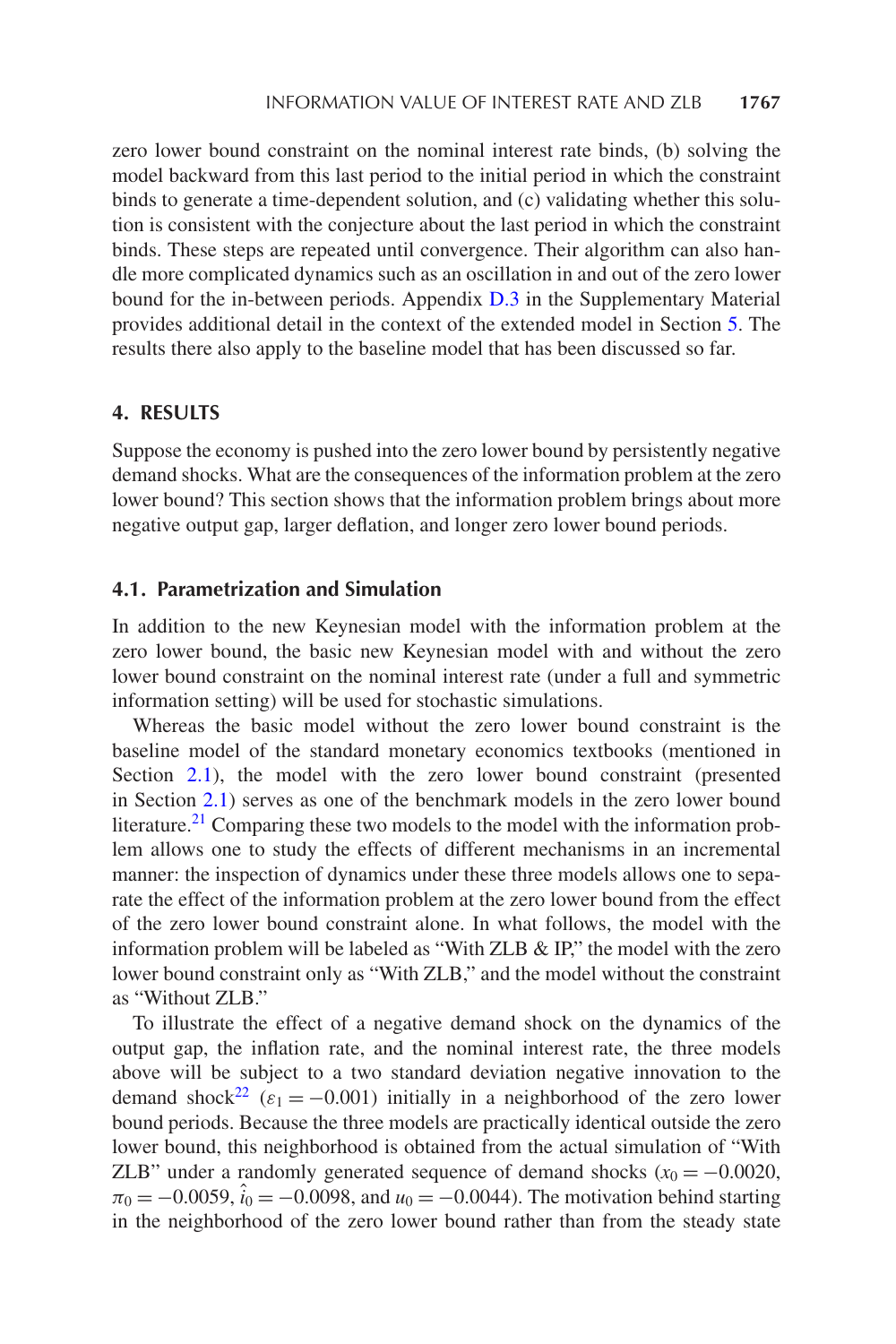is that the zero lower bound periods are a phenomenon that occurs sufficiently away from the steady state. The three models are simulated 1000 times each (by applying randomly generated sequences of demand shocks to them after the initial period) in order to generate distributions of possible paths of the output gap, the inflation rate, and the nominal interest rate. The results reported in this section are robust to using different neighborhoods of the zero lower bound periods.

The details about parametrization are as follows: the inverse of the Frisch labory supply elasticity  $\eta = 1$  and the discount factor  $\beta = 0.99$  which are consistent with each time period being interpreted as a quarter [see Galí [\(2008\)](#page-25-13)].  $\kappa = 0.1717$  which follows from the parameter values above and the Calvo price stickiness parameter [Calvo [\(1983](#page-24-12))]  $\theta = 0.75^{23}$  $\theta = 0.75^{23}$  $\theta = 0.75^{23}$  This value of  $\theta$  implies that firms change their prices once a year on average which is backed up by empirical evi-dence from micro data [see Álvarez et al. [\(2006\)](#page-24-13)].  $\phi_x = 0.5$  and  $\phi_{\pi} = 1.5$  are commonly used values in the literature [see Nakov [\(2008\)](#page-25-7)]. To consider a scenario in which the output gap is persistently negative,  $\rho = 0.95$  and  $\sigma_{\varepsilon} = 0.0005$ . The results reported in this section are robust to lower values of  $\rho$ , say  $\rho = 0.8$ [see Adam and Billi [\(2007](#page-24-3))] or even lower values. Finally,  $\tilde{s} = 1.7$  [see [\(11\)](#page-7-1)]. This value is selected to keep the private sector's expectational errors at the zero lower bound small (which prevents the results in this section from being driven by large expectational mistakes) as well as to achieve numerical stability (so that explosive dynamics are ruled out). The resulting dynamics are qualitatively similar under different values of  $\tilde{s}$ .

## **4.2. Simulation Results**

Figure [1](#page-11-0) gives the median paths of the output gap, the inflation rate, and the nominal interest rate (in level) under the three models when the economy is subject to a two standard deviation negative innovation to the demand shock.<sup>24</sup> Recall that "Without ZLB" is the basic new Keynesian model without the zero lower bound constraint, "With ZLB" is the model with the zero lower bound constraint, and "With ZLB & IP" is the model with the information problem at the zero lower bound. The figure shows that the models with the zero lower bound constraint (the latter two) exhibit negative output gap and deflation that are larger in magnitude. This is because the nominal interest rate cannot fall below zero to offset the effect of the negative demand shock in these models. This phenomenon has been discussed extensively in the zero lower bound literature.<sup>[25](#page-23-12)</sup> However, the figure also shows that the information problem at the zero lower bound reinforces the negative effect of the zero lower bound constraint on the aggregate variables: the output gap is more negative, the deflation is worse, and the zero lower bound periods are longer when the private sector faces the information problem.

Whereas the zero lower bound literature has considered the role of asymmetric information in credit markets in reinforcing the effect of the zero lower bound<sup>26</sup>, the role of asymmetric information between the private sector and the central bank has not been explored sufficiently. The above result demonstrates a novel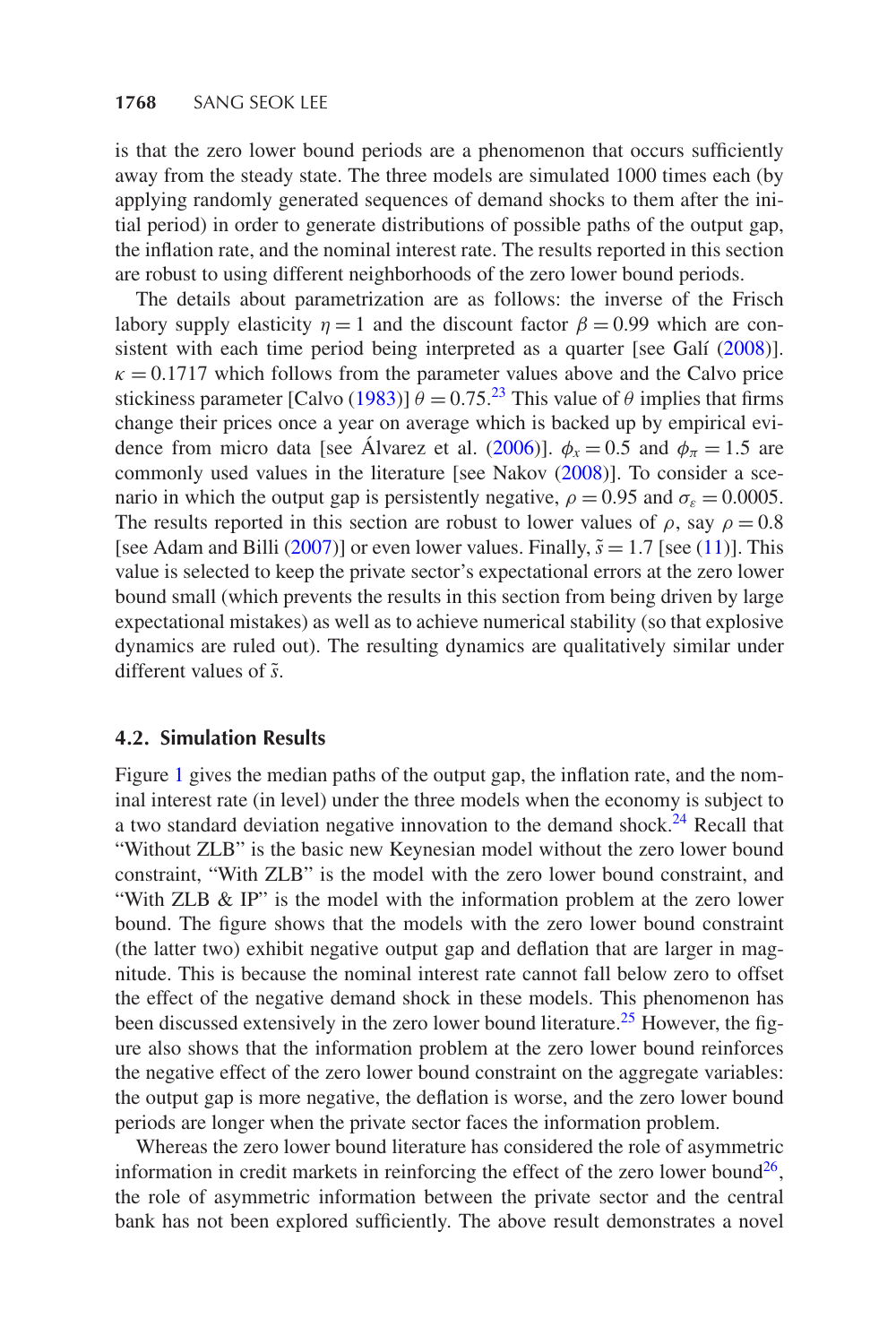<span id="page-11-0"></span>

**FIGURE 1.** Median paths of endogenous variables. The figure provides the median paths of the output gap, the inflation rate, and the nominal interest rate (in level) based on 1000 simulation rounds. "Without ZLB" corresponds to the basic new Keynesian model without the zero lower bound constraint on the nominal interest rate, "With ZLB" to the model with the zero lower bound constraint, and "With ZLB & IP" to the model with the information problem at the zero lower bound.

channel by which the zero lower bound impinges on the economy by showing that the interruption of the information flow from the central bank to the private sector at the zero lower bound is costly. Figure [2](#page-12-0) provides the 10th percentiles and the 90th percentiles (dashed lines) of the output gap, the inflation rate, and the nominal interest rate (in level) in addition to their medians (solid lines). The 10th percentiles in the last two rows bring out the asymmetric shock responses imposed by the zero lower bound constraint.

What is the intuition behind this result? As discussed above, monetary policy cannot stabilize the negative demand shock at the zero lower bound, and this makes the economy more volatile. The information problem reinforces this outcome as it injects more volatility into the private sector agents' decision-making not only today but also in the future periods (as long as the zero lower bound binds), by making them unable to access information about the state of the economy. The negative effect of the increased uncertainty on the economy accords well with what was observed during the crisis of 2008/2009 and its aftermath (as reflected in financial indicators such as VIX index) $^{27}$  and provides a structured way to think about why the zero lower bound periods have been so painful and long-lived in many parts of the world.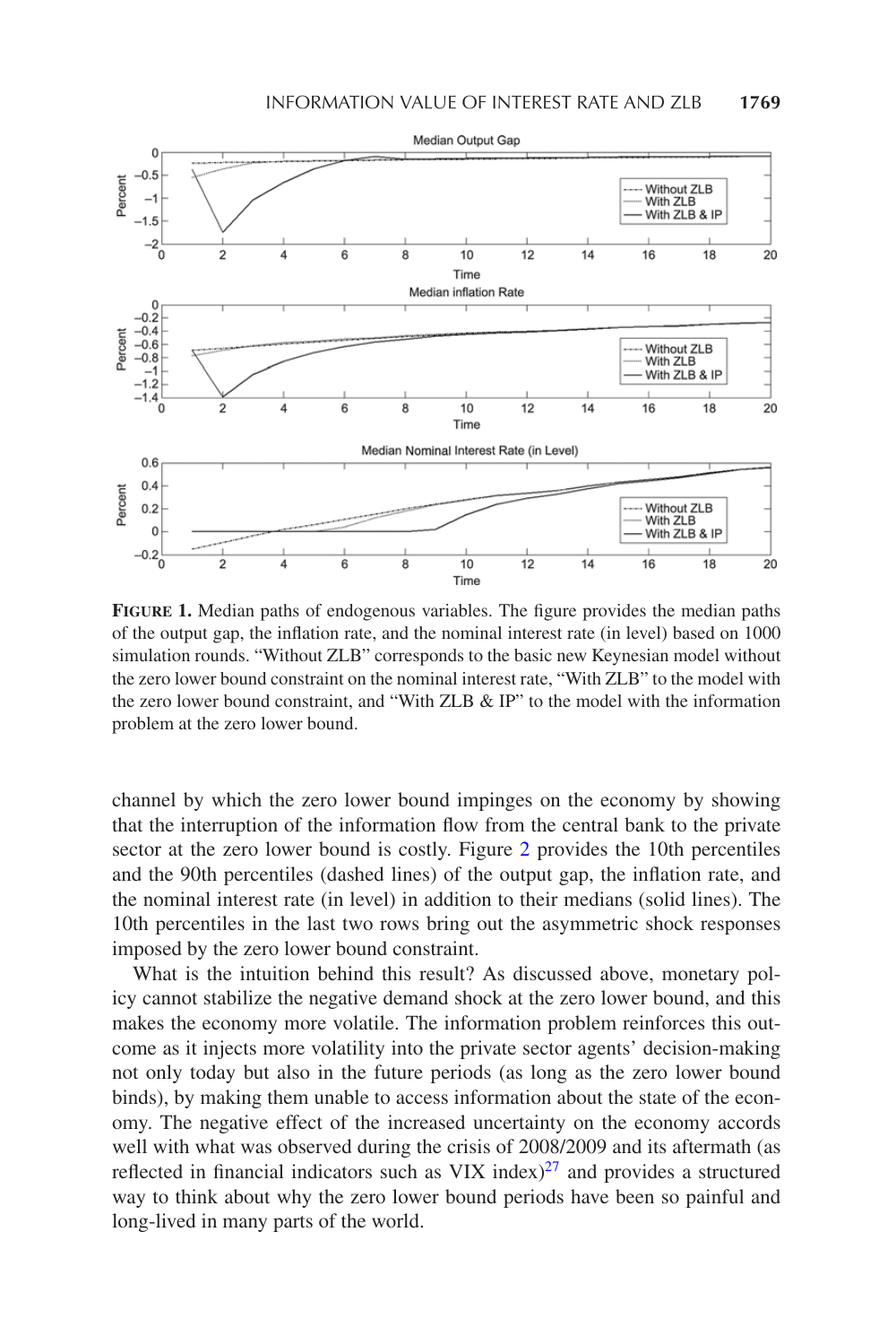<span id="page-12-0"></span>

**FIGURE 2.** Distributions of endogenous variables. The solid lines are for the medians of the variables and the dashed lines are for the 10th and the 90th percentiles of the variables. The labeling conventions are identical to Figure [1.](#page-11-0)

Now, let us talk about the mechanics of this result. Suppose the economy is pushed into the zero lower bound as a result of a sequence of negative demand shocks. This brings about the information problem associated with the zero lower bound. Because the demand shocks are very persistent, the private sector agents expect to stay inside the zero lower bound beyond the current period and this implies that they expect to encounter the information problem in the future periods as well. The corresponding loss of information in the current period as well as the expected loss of information in the future periods interact with the forwardlooking nature of the new Keynesian model in such a way that the private sector agents expect the negative impact of the current demand shock to be more persistent over time [Their expectations are based on equation  $(12)$  rather than  $(3)$ inside the zero lower bound and this gives the extra persistence.].

Because the output gap and the inflation rate depend on the expected current and future demand shocks, $28$  the resulting sequence of the expected demand shocks makes the output gap and the inflation rate more negative and the nominal interest rate remains at the zero lower bound longer. Figure [3](#page-13-0) provides the distribution of expectational errors (i.e.,  $ee_t = E_t u_t - u_t$ ) for the demand shock over time in percentage. The solid line plots the median path of the errors and the dashed lines plot the 10th and the 90th percentiles of the errors respectively. The figure confirms the analysis above: the expectational errors remain persistently negative inside the zero lower bound (i.e.,  $E_t u_t$  remains below  $u_t$ ). It also confirms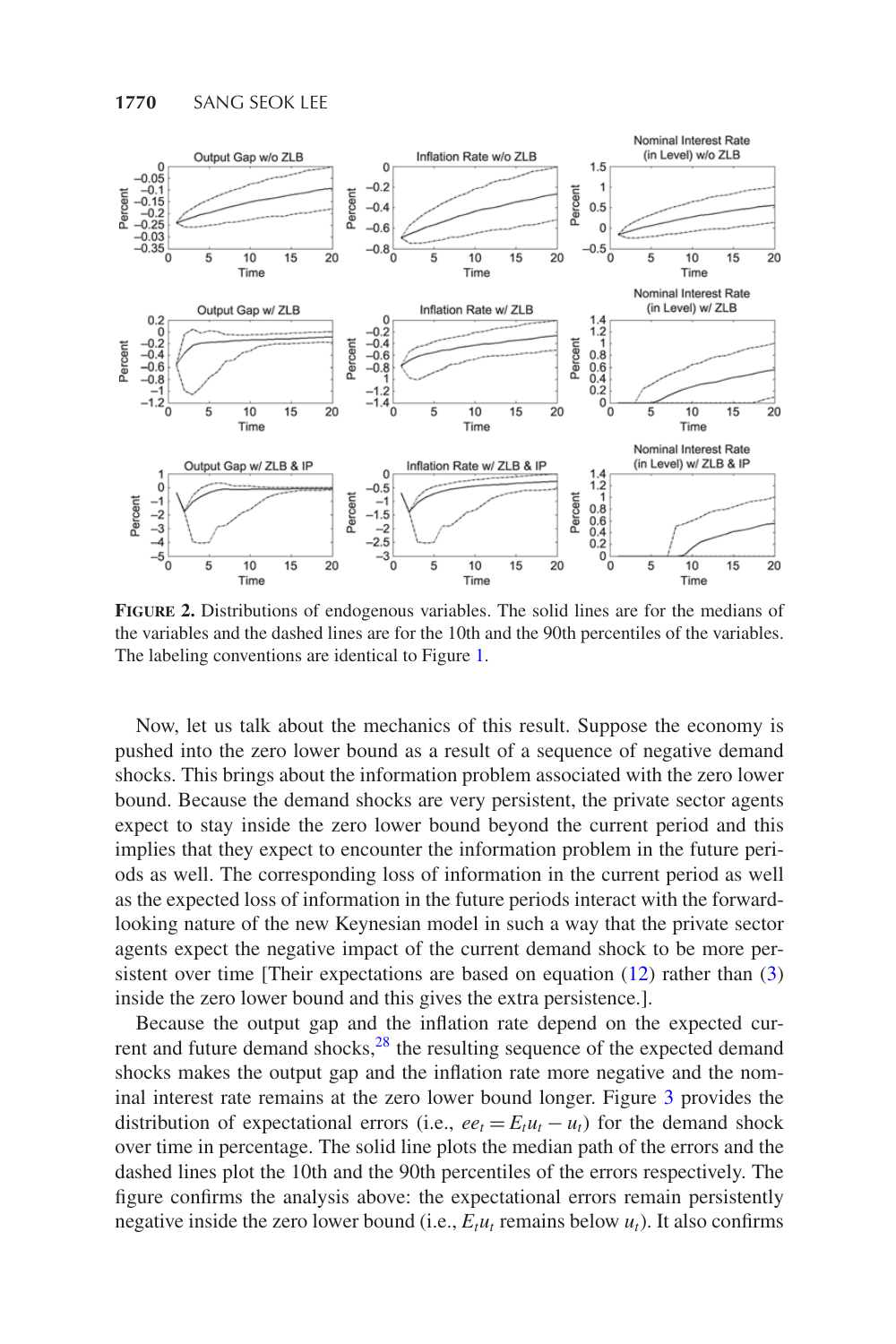<span id="page-13-0"></span>

**FIGURE 3.** Distribution of expectational errors. The figure provides the distribution of the expectational errors for the demand shock over time which arise due to the information problem at the zero lower bound. The solid line is for the median path of the errors and the dashed lines are for the 10th and the 90th percentiles of the errors.

that the results in this section are not being driven by large expectational errors (the time average of the median expectational errors is practically zero).

Appendix [C](#page-22-12) in the Supplementary Material presents how zero lower bound dynamics vary across different values of monetary policy coefficients  $\phi_r$  and  $\phi_\tau$ . It shows that the median duration of the zero lower bound episode decreases as the policy coefficients become more aggressive toward stabilizing output gap and inflation.

# **4.3. Discussion**

The economic crisis that started in 2008 and still affecting the world at the time of writing has taught economists that our understanding of economics at the zero lower bound is incomplete. In particular, it is not still clear why the zero lower bound has lasted so long and why it turned out to be so costly. This paper points to the interruption of information flow from the central bank to the private sector as one channel by which the zero lower bound impinges on the economy in addition to hampering policy maker's ability to stabilize negative shocks to the economy. As shown above, the basic three-equation new Keynesian model, which forms the basis of more elaborate models used by many central banks to inform monetary policy decisions, can be adapted to demonstrate how the information loss at the zero lower bound contributes to the further destabilization of the economy.

Because the model in this paper explicitly recognizes the information asymmetry between the private sector and the central bank, it provides an appropriate laboratory to think about forward guidance which has been adopted by major central banks as a policy instrument to overcome the constraints imposed by the zero lower bound on the conventional monetary policy. In essence, forward guidance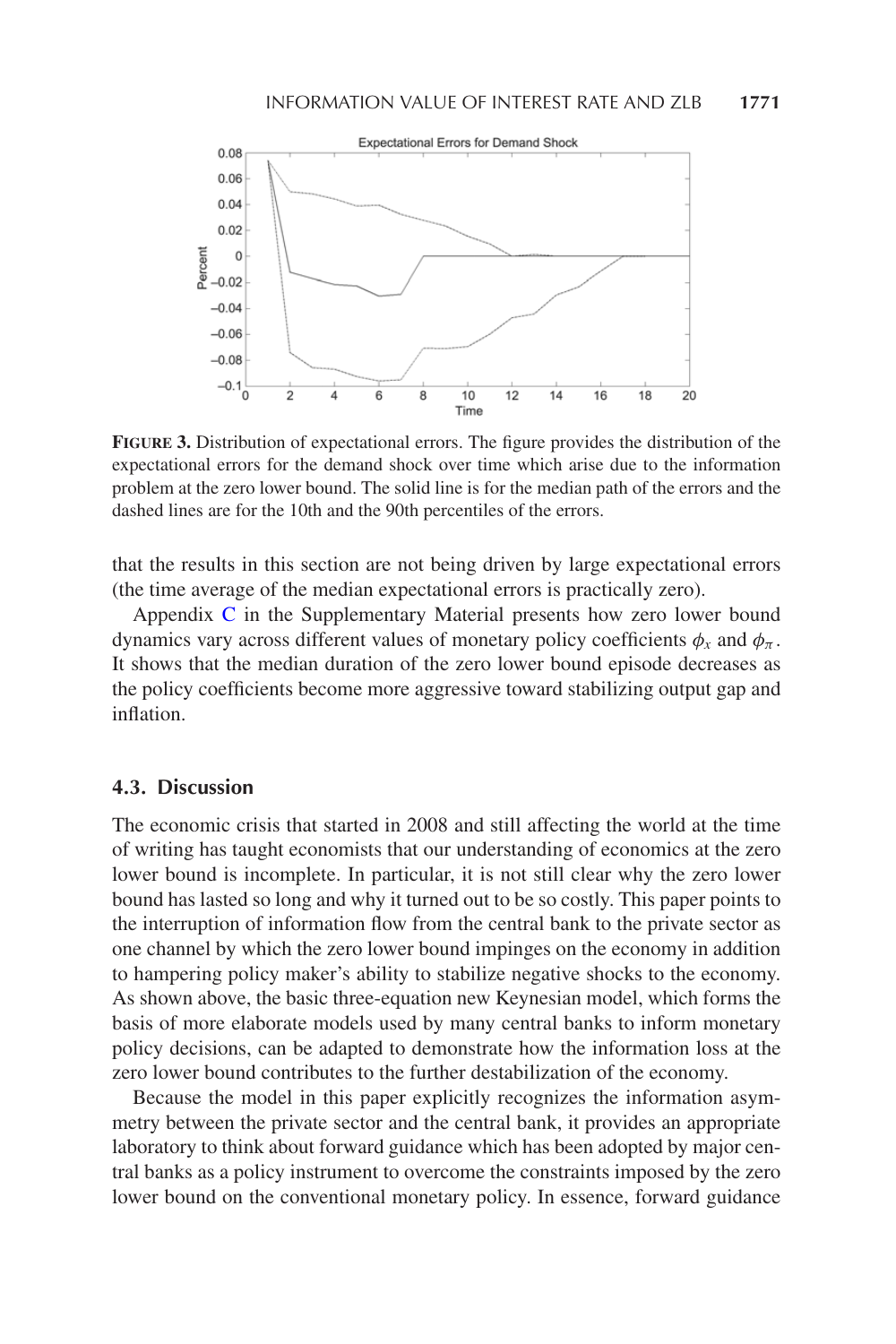involves communication about the future course of monetary policy in order to shape the public's expectations. There have been extensive discussions about pros and cons of forward guidance in the past few years.[29](#page-23-16)

In the context of the model here, suppose that the central bank communicates with the private sector by announcing the value of the current demand shock. Because the output gap is less negative, the deflation is smaller in magnitude, and the zero lower bound periods are shorter in duration with the announcement (which corresponds to "With ZLB" where information is symmetric) than without (which corresponds to "With ZLB & IP" where the information problem remains), the announcement is welfare-enhancing: the reduction of the private sector's uncertainty about the value of the demand shock allows the central bank to pursue its policy objective more efficiently. This type of forward guidance, which is concerned with transmission of information to public by a central bank, is called "Delphic" [Campbell et al. [\(2012\)](#page-24-0)]. The above result suggests that when the central bank has an information advantage over the private sector, the revelation of information by forward guidance can be beneficial. $30,31$  $30,31$  The empirical evidence in support of central banks' information advantages  $32$  provides a rationale to consider this result more seriously. However, the implementation of such policy may require careful considerations. For instance, Hernandez-Murillo and Shell's [\(2014](#page-25-14)) finding that the FOMC statements have grown in complexity since the crisis of 2008/2009 suggests that in addition to sharing more information about the state of the economy, central banks also need to pay more attention to getting their messages understood by public.

# <span id="page-14-0"></span>**5. EXTENSION**

This section deals with a model setting where there is more than one currently unobservable shock. This extension is demonstrated with the basic new Keynesian model with both demand and supply shocks, which builds on the baseline model in Section [2.](#page-3-0) It will be shown that zero lower bound episodes are both longer and more costly in this case, especially with the information problem at the zero lower bound.

# **5.1. Extended Model**

For the ease of exposition, the information problem at the zero lower bound was analyzed above within a simple setting where there is only one currently unobservable shock. In what follows, this will be extended to the case with more than one currently unobservable shock. The extension will be illustrated with the minimum modification of the baseline model above. Specifically, the basic new Keynesian model now features the supply shock  $e_t$  in the Phillips curve:

<span id="page-14-1"></span>
$$
\pi_t = \beta E_t \pi_{t+1} + \kappa x_t + e_t. \tag{15}
$$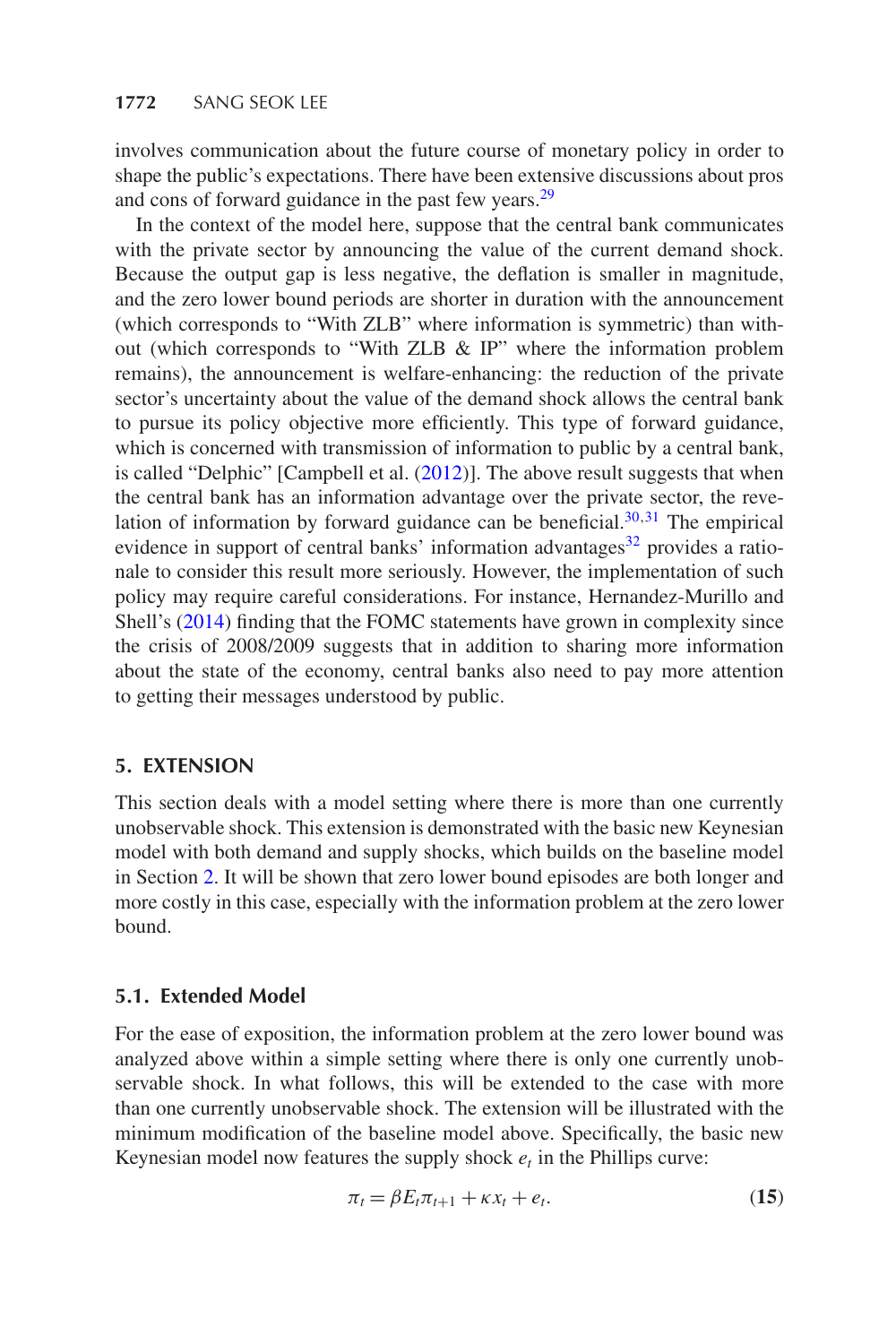It is assumed that the supply shock follows an autoregressive process

<span id="page-15-1"></span>
$$
e_t = \rho_e e_{t-1} + \varepsilon_t^e \text{ where } \varepsilon_t^e \stackrel{\text{i.i.d.}}{\sim} N(0, \sigma_e^2),
$$
 (16)

*i*.*i*.*d*.

which is the standard assumption.<sup>33</sup> The notation for the demand shock is slightly altered due to the inclusion of the supply shock: $34$ 

<span id="page-15-0"></span>
$$
u_t = \rho_u u_{t-1} + \varepsilon_t^u \text{ where } \varepsilon_t^u \stackrel{i.i.d.}{\sim} N(0, \sigma_u^2). \tag{17}
$$

Both  $\rho_u$  and  $\rho_e$  are assumed to be less than one in absolute values. The rest of the model are identical to those in Section [2.](#page-3-0) In what follows, the information problem will be studied in the context of this extended model.

#### **5.2. Information Problem and Signal Extraction at the Zero Lower Bound**

With more than one currently unobservable shock in the model, the information asymmetry between the central bank and the private sector remains even outside the zero lower bound: what the private sector recovers from the nominal interest rate in this case is a linear combination of the unobservables as opposed to the unobservables themselves (see [A](#page-22-12)ppendix  $\overline{A}$  in the Supplementary Material). To cope with this, the private sector utilizes the Kalman filter to form conditional expectations about the unobservables. As before, currently unobservable shocks, which are the demand and supply shocks in the context of the illustrative model, are assumed to be observed with one period delay so that the results in this section are consistently comparable to those in the previous section.

*5.2.1. Solution outside the zero lower bound.* The economy outside the zero lower bound corresponds to a partial information rational expectations model of Pearlman et al. [\(1986\)](#page-25-15). The model consists of equations  $(1)$  and  $(15)$ – $(17)$ , and the interest rate rule which are collected here for the ease of reference:

1.  $x_t = E_t x_{t+1} - (\hat{i}_t - E_t \pi_{t+1}) + u_t$ 2.  $u_t = \rho_u u_{t-1} + \varepsilon_t^u$  where  $\varepsilon_t^u$  $\stackrel{i.i.d.}{\sim} N(0, \sigma_u^2),$ 3.  $\pi_t = \beta E_t \pi_{t+1} + \kappa x_t + e_t$ 4.  $e_t = \rho_e e_{t-1} + \varepsilon_t^e$  where  $\varepsilon_t^e$  $\stackrel{i.i.d.}{\sim} N(0, \sigma_e^2),$ 5.  $\hat{i}_t = \phi_{xx} + \phi_{\pi} \pi_t$ .

The assumed information structure implies that only  $\hat{i}_t$  is currently observable, and  $x_t$ ,  $\pi_t$ ,  $u_t$ , and  $e_t$  are observed with one period delay. Hence, the information structure is similar to the one in Section [2,](#page-3-0) except for the fact that now the private sector agents observe only the linear combination of the innovations  $\varepsilon_t^u$  and  $\varepsilon_t^e$  (or equivalently the shocks  $u_t$  and  $e_t$ ) through  $\hat{i}_t$ , not their individual values, outside the zero lower bound.

In the state space representation of Pearlman et al. [\(1986\)](#page-25-15), a generic model under partial information takes the form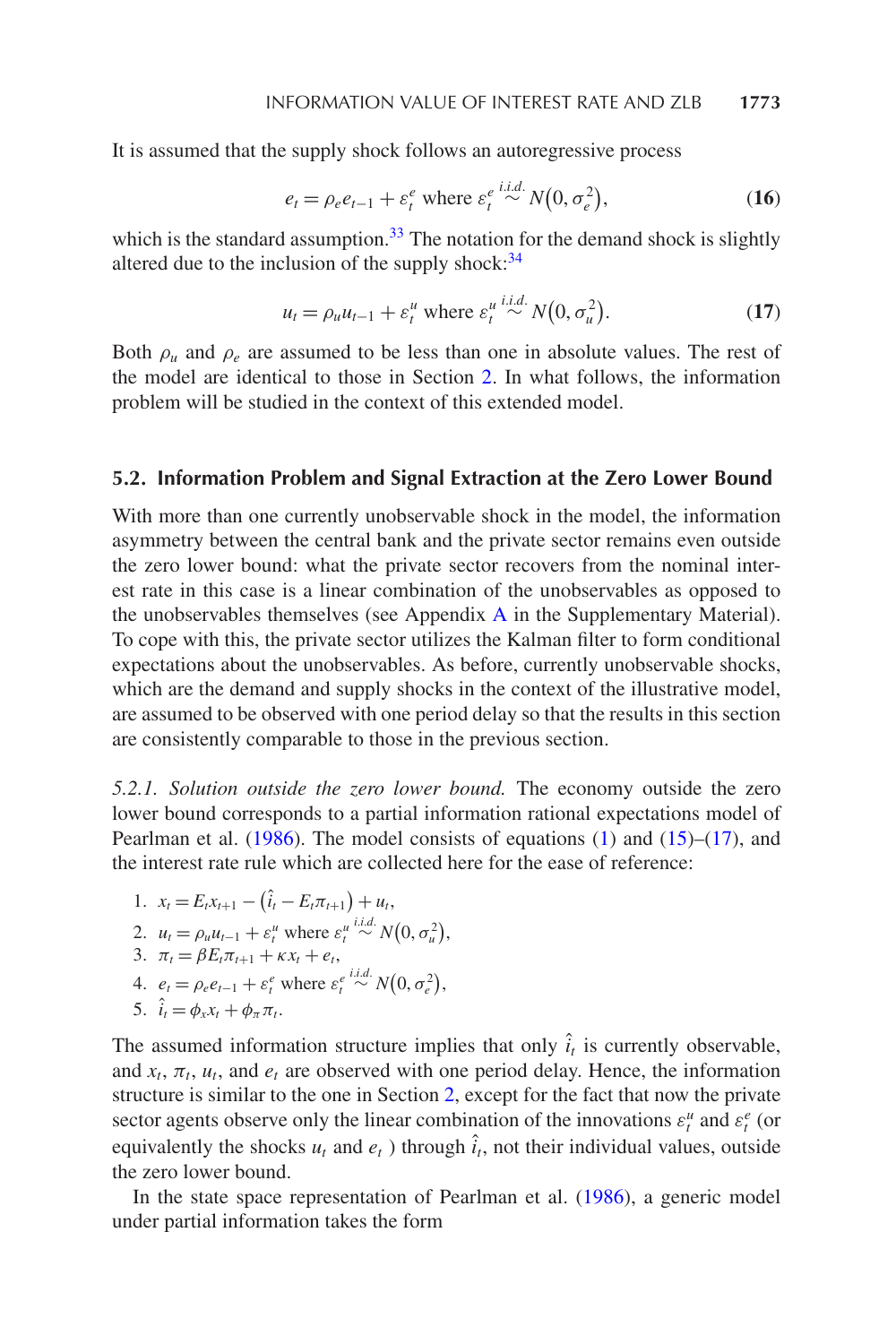$$
\begin{bmatrix} z_{t+1} \\ E_t q_{t+1} \end{bmatrix} = G \begin{bmatrix} z_t \\ q_t \end{bmatrix} + H \begin{bmatrix} E_t z_t \\ E_t q_t \end{bmatrix} + n_t,
$$

$$
w_t = K \begin{bmatrix} z_t \\ q_t \end{bmatrix} + L \begin{bmatrix} E_t z_t \\ E_t q_t \end{bmatrix} + v_t,
$$

where  $z_t$  is a vector of predetermined variables ( $u_t$  and  $e_t$  in the model),  $q_t$  is a vector of non-predetermined variables  $(x_t$  and  $\pi_t$  in the model),  $n_t$  is a vector of white noise innovations ( $\varepsilon_{t+1}^u$  and  $\varepsilon_{t+1}^e$  in the model),  $w_t$  is a vector of currently observable variables  $(\hat{i}_t$  in the model), and  $v_t$  is a vector of white noise measurement errors (which is assumed to be nil). The first equation is the state equation and the second equation the observation equation. The Kalman filter, which is specialized to the assumption of one period delay in observability, provides expected values of  $\varepsilon_t^u$  and  $\varepsilon_t^e$  conditional on the observables, which includes the linear combination of  $\varepsilon_t^u$  and  $\varepsilon_t^e$ . The solution is obtained by combining these filtered expectations with the solution for a system of linear rational expectations equations. Appendix [D.1](#page-22-12) in the Supplementary Material recasts the model above in this representation and obtains the solution which takes the form

$$
z_t = \psi_z^z z_{t-1} + n_{t-1}^1, \tag{18}
$$

$$
q_t = \psi_z^q z_{t-1} + \psi_{n1} n_{t-1}^1,
$$
\n(19)

<span id="page-16-1"></span><span id="page-16-0"></span>
$$
w_t = K_2 q_t. \tag{20}
$$

These equations describe the evolution of the economy outside the zero lower bound.

*5.2.2. Information problem at the zero lower bound.* It follows from equations [\(19\)](#page-16-0) and [\(20\)](#page-16-1) that the nominal interest rate outside the zero lower bound takes the form  $\overline{a}$  $\overline{a}$ 

$$
w_t = \hat{i}_t = \underbrace{\left[\phi_x \phi_\pi\right]}_{=K_2} \underbrace{\begin{bmatrix} x_t \\ \pi_t \end{bmatrix}}_{=q_t} = \left[\phi_x \phi_\pi\right] \left[\begin{array}{c} u_{t-1} \\ \psi_z^q \underbrace{\begin{bmatrix} u_{t-1} \\ e_{t-1} \end{bmatrix}}_{=z_{t-1}} + \psi_n \underbrace{\begin{bmatrix} \varepsilon_t^u \\ \varepsilon_t^e \end{bmatrix}}_{=n_{t-1}^1} \right],
$$

where

$$
\psi_z^q = \begin{bmatrix} \psi_u^x & \psi_e^x \\ \psi_u^{\pi} & \psi_e^{\pi} \end{bmatrix} \text{ and } \psi_{n^1} = \begin{bmatrix} \psi_{\varepsilon^u}^x & \psi_{\varepsilon^u}^x \\ \psi_{\varepsilon^u}^{\pi} & \psi_{\varepsilon^a}^{\pi} \end{bmatrix}
$$

give the elements of the coefficient matrices above.<sup>[35](#page-24-17)</sup> This expression can be rewritten as

<span id="page-16-2"></span>
$$
\hat{i}_t = \varphi_u u_{t-1} + \varphi_e e_{t-1} + \varphi_{e^u} e^u_t + \varphi_{e^e} e^e_t, \tag{21}
$$

where

$$
\varphi_u = \phi_x \psi_u^x + \phi_\pi \psi_u^\pi,
$$
  

$$
\varphi_e = \phi_x \psi_e^x + \phi_\pi \psi_e^\pi,
$$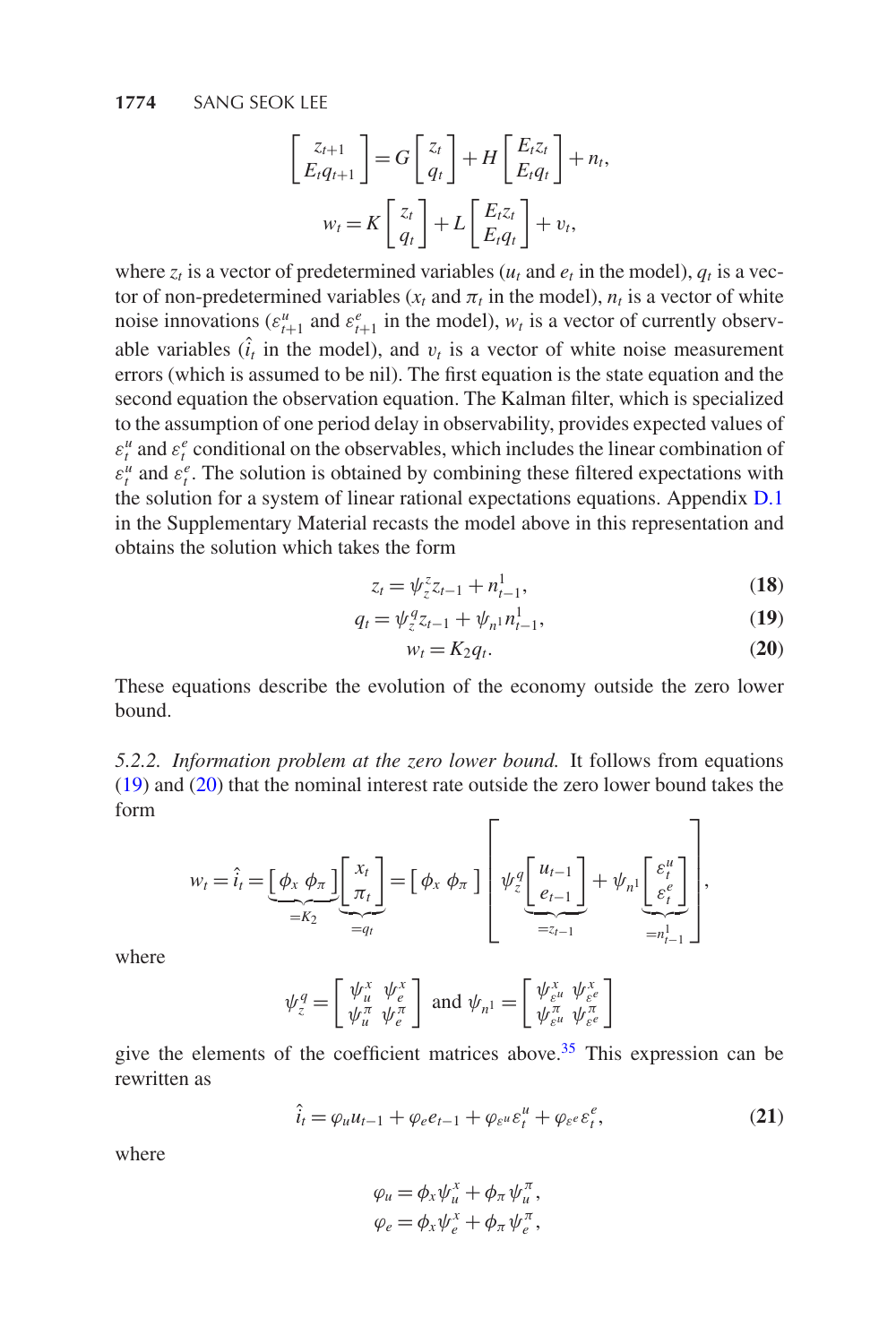$$
\varphi_{\varepsilon^u} = \phi_x \psi_{\varepsilon^u}^x + \phi_\pi \psi_{\varepsilon^u}^\pi,
$$
  

$$
\varphi_{\varepsilon^e} = \phi_x \psi_{\varepsilon^e}^x + \phi_\pi \psi_{\varepsilon^e}^\pi.
$$

Substituting equation  $(21)$  into  $(4)$  gives the inequality that expresses the information problem at the zero lower bound:

<span id="page-17-0"></span>
$$
\varphi_{\varepsilon^u} \varepsilon_t^u + \varphi_{\varepsilon^e} \varepsilon_t^e \le 1 - \frac{1}{\beta} - \varphi_u u_{t-1} - \varphi_e e_{t-1}.
$$
 (22)

Equation [\(22\)](#page-17-0) imposes a restriction on the linear combination of two currently unobservable shocks  $\varepsilon_t^u$  and  $\varepsilon_t^e$ , which is consistent with a continuum of tuples of  $(\varepsilon_t^u, \varepsilon_t^e)$ . This parallels equation [\(7\)](#page-6-0) in Section [2.3.1](#page-5-2) which states the information problem for the model with only one unobservable shock.

<span id="page-17-3"></span>*5.2.3. Signal extraction at the zero lower bound.* The augmentation of the supply shock to the Phillips curve complicates the signal extraction problem at the zero lower bound. The conditional expectations of  $\varepsilon_t^u$  and  $\varepsilon_t^e$  at the zero lower bound are

<span id="page-17-1"></span>
$$
E[\varepsilon_t^u | \varphi_{\varepsilon^u} \varepsilon_t^u + \varphi_{\varepsilon^e} \varepsilon_t^e \leq s_t] \simeq \gamma_0^u + \gamma_u^u u_{t-1} + \gamma_e^u e_{t-1},
$$
\n(23)

where

$$
\gamma_{0}^{\mu} = -\sigma_{\mu} \int_{-\infty}^{\infty} \frac{\phi(s_{t}^{e})}{\Phi(s_{t}^{e})} \phi(\tilde{\varepsilon}_{t}^{e}) d\tilde{\varepsilon}_{t}^{e}
$$
  
+ 
$$
\int_{-\infty}^{\infty} \frac{\phi(s_{t}^{e})[s_{t}^{e} \Phi(s_{t}^{e}) + \phi(s_{t}^{e})]}{\Phi(s_{t}^{e})^{2}} \phi(\tilde{\varepsilon}_{t}^{e}) d\tilde{\varepsilon}_{t}^{e} \times \left[ \frac{1 - \frac{1}{\beta} - s}{\varphi_{\varepsilon^{\mu}}} \right],
$$
  

$$
\gamma_{\mu}^{\mu} = -\frac{\varphi_{\mu}}{\varphi_{\varepsilon^{\mu}}} \int_{-\infty}^{\infty} \frac{\phi(s_{t}^{e})[s_{t}^{e} \Phi(s_{t}^{e}) + \phi(s_{t}^{e})]}{\Phi(s_{t}^{e})^{2}} \phi(\tilde{\varepsilon}_{t}^{e}) d\tilde{\varepsilon}_{t}^{e},
$$
  

$$
\gamma_{e}^{\mu} = -\frac{\varphi_{e}}{\varphi_{\varepsilon^{\mu}}} \int_{-\infty}^{\infty} \frac{\phi(s_{t}^{e})[s_{t}^{e} \Phi(s_{t}^{e}) + \phi(s_{t}^{e})]}{\Phi(s_{t}^{e})^{2}} \phi(\tilde{\varepsilon}_{t}^{e}) d\tilde{\varepsilon}_{t}^{e},
$$

and

<span id="page-17-2"></span>
$$
E[\varepsilon_f^e | \varphi_{\varepsilon^u} \varepsilon_t^u + \varphi_{\varepsilon^e} \varepsilon_f^e \leq s_t] \simeq \gamma_0^e + \gamma_u^e u_{t-1} + \gamma_e^e e_{t-1},
$$
\n(24)

where

$$
\gamma_0^e = -\sigma_e \int_{-\infty}^{\infty} \frac{\phi(s_t^u)}{\phi(s_t^u)} \phi(\tilde{\varepsilon}_t^u) d\tilde{\varepsilon}_t^u
$$
  
+ 
$$
\int_{-\infty}^{\infty} \frac{\phi(s_t^u)[s_t^u \phi(s_t^u) + \phi(s_t^u)]}{\phi(s_t^u)^2} \phi(\tilde{\varepsilon}_t^u) d\tilde{\varepsilon}_t^u \times \left[ \frac{1 - \frac{1}{\beta} - s}{\varphi_{\varepsilon^e}} \right],
$$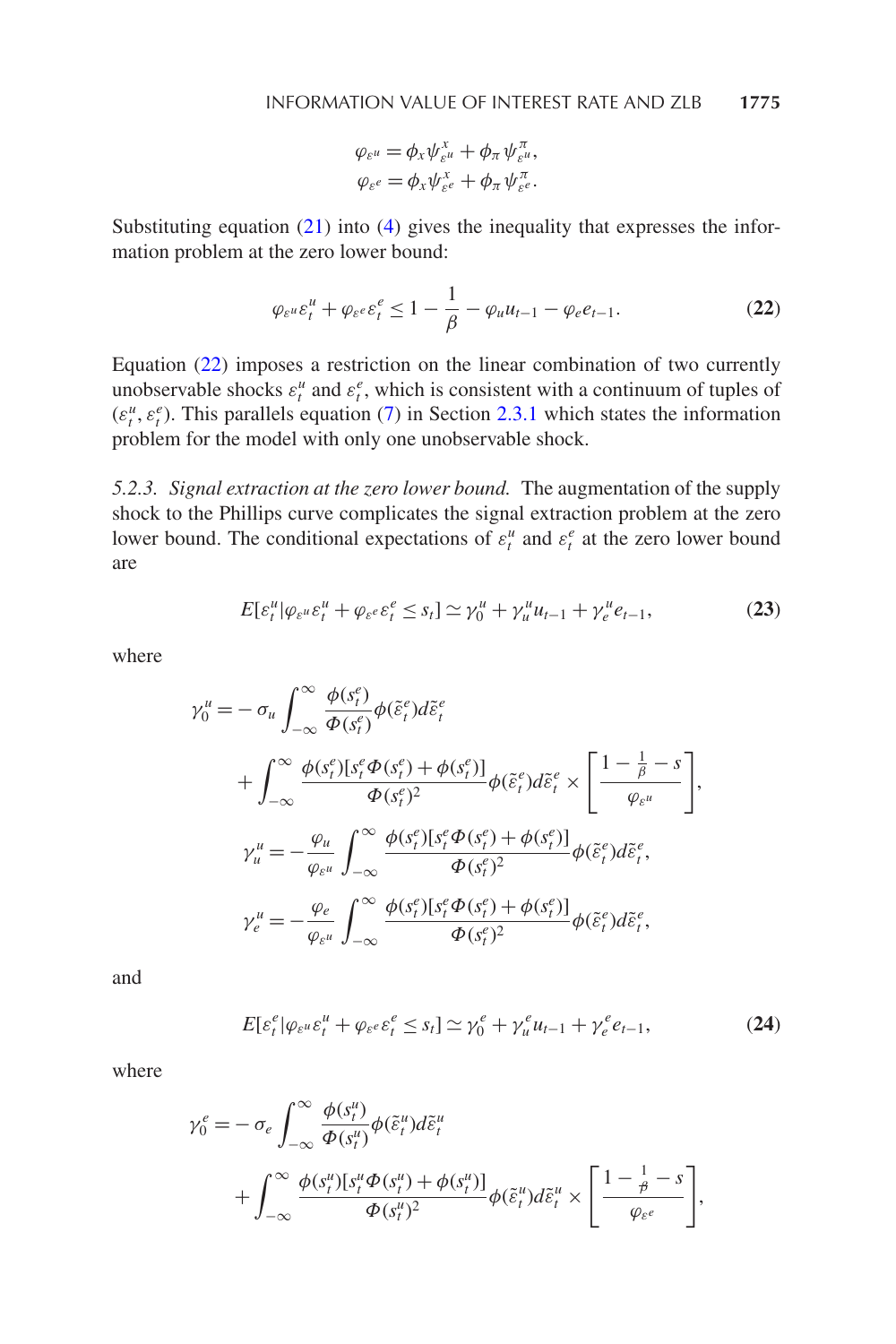$$
\gamma_{u}^{e} = -\frac{\varphi_{u}}{\varphi_{\varepsilon^{e}}} \int_{-\infty}^{\infty} \frac{\phi(s_{t}^{u}) [s_{t}^{u} \Phi(s_{t}^{u}) + \phi(s_{t}^{u})]}{\Phi(s_{t}^{u})^{2}} \phi(\tilde{\varepsilon}_{t}^{u}) d\tilde{\varepsilon}_{t}^{u},
$$

$$
\gamma_{e}^{e} = -\frac{\varphi_{e}}{\varphi_{\varepsilon^{e}}} \int_{-\infty}^{\infty} \frac{\phi(s_{t}^{u}) [s_{t}^{u} \Phi(s_{t}^{u}) + \phi(s_{t}^{u})]}{\Phi(s_{t}^{u})^{2}} \phi(\tilde{\varepsilon}_{t}^{u}) d\tilde{\varepsilon}_{t}^{u}
$$

with

$$
s_t = 1 - \frac{1}{\beta} - \varphi_u u_{t-1} - \varphi_e e_{t-1},
$$
  

$$
s_t^e = \frac{s}{\varphi_{\varepsilon^u}} \frac{1}{\sigma_u} - \frac{\varphi_{\varepsilon^e}}{\varphi_{\varepsilon^u}} \frac{\sigma_e}{\sigma_u} \tilde{\varepsilon}_t^e,
$$
  

$$
s_t^u = \frac{s}{\varphi_{\varepsilon^e}} \frac{1}{\sigma_e} - \frac{\varphi_{\varepsilon^u}}{\varphi_{\varepsilon^e}} \frac{\sigma_u}{\sigma_e} \tilde{\varepsilon}_t^u.
$$

 $\tilde{\epsilon}_t^u$  and  $\tilde{\epsilon}_t^e$  follow the standard normal distribution, and  $\varphi_{\varepsilon^u}$  and  $\varphi_{\varepsilon^e}$  are defined in equation [\(21\)](#page-16-2). *s* denotes a value of  $s_t$  at which the conditional expecta-tions above are approximated.<sup>[36](#page-24-18)</sup> The approximations  $(23)$  and  $(24)$  are derived in Appendix [D.2](#page-22-12) in the Supplementary Material. When  $\varepsilon_t^e$  is not part of the model,  $\gamma_0^u = \gamma_0$ ,  $\gamma_u^u = \gamma_u$ , and  $\gamma_e^u = 0$ : the coefficients reduce to those for the sim-pler model in Section [2.3.2](#page-6-3) [see  $(11)$ ] where the demand shock  $u_t$  is the only unobservable shock.  $\gamma_0^e = \gamma_u^e = \gamma_e^e = 0$  by definition in this case.

The conditional expected value of  $u_t$  and  $e_t$  at the zero lower bound takes the form

$$
E_t u_t \simeq \gamma_0^u + (\rho_u + \gamma_u^u) u_{t-1} + \gamma_e^u e_{t-1},
$$
\n(25)

$$
E_t e_t \simeq \gamma_0^e + (\rho_e + \gamma_e^e) e_{t-1} + \gamma_u^e u_{t-1}, \qquad (26)
$$

respectively, which parallel the expression for  $E_t u_t$  in [\(12\)](#page-7-2) for the simpler model with only one unobservable shock.

The generalization of the signal extraction rules above to the case with *n* currently unobservable shocks is provided in Appendix [D.2](#page-22-12) in the Supplementary Material.

## **5.3. Summary**

The economy is represented by the system of equations

1. 
$$
u_t = \rho_u u_{t-1} + \varepsilon_t^u
$$
 where  $\varepsilon_t^u \stackrel{i.i.d.}{\sim} N(0, \sigma_u^2)$ ,  
\n2.  $e_t = \rho_e e_{t-1} + \varepsilon_t^e$  where  $\varepsilon_t^e \stackrel{i.i.d.}{\sim} N(0, \sigma_e^2)$ ,  
\n3.  $\hat{i}_t = \max[1 - \frac{1}{\beta}, \phi_x x_t + \phi_\pi \pi_t]$ ,  
\n4.  $E_t u_t = \begin{cases} \rho_u u_{t-1} + \gamma_{\varepsilon^u} \varepsilon_t^u + \gamma_{\varepsilon^e} \varepsilon_t^e & \text{if } \hat{i}_t > 1 - \frac{1}{\beta} \\ \gamma_0^u + (\rho_u + \gamma_u^u) u_{t-1} + \gamma_e^u e_{t-1} & \text{if } \hat{i}_t \le 1 - \frac{1}{\beta}, \end{cases}$   
\n5.  $E_t e_t = \begin{cases} \rho_e e_{t-1} + \gamma_{\varepsilon^u} \varepsilon_t^u + \gamma_{\varepsilon^e} \varepsilon_t^e & \text{if } \hat{i}_t > 1 - \frac{1}{\beta} \\ \gamma_0^e + (\rho_e + \gamma_e^e) e_{t-1} + \gamma_u^e u_{t-1} & \text{if } \hat{i}_t \le 1 - \frac{1}{\beta}, \end{cases}$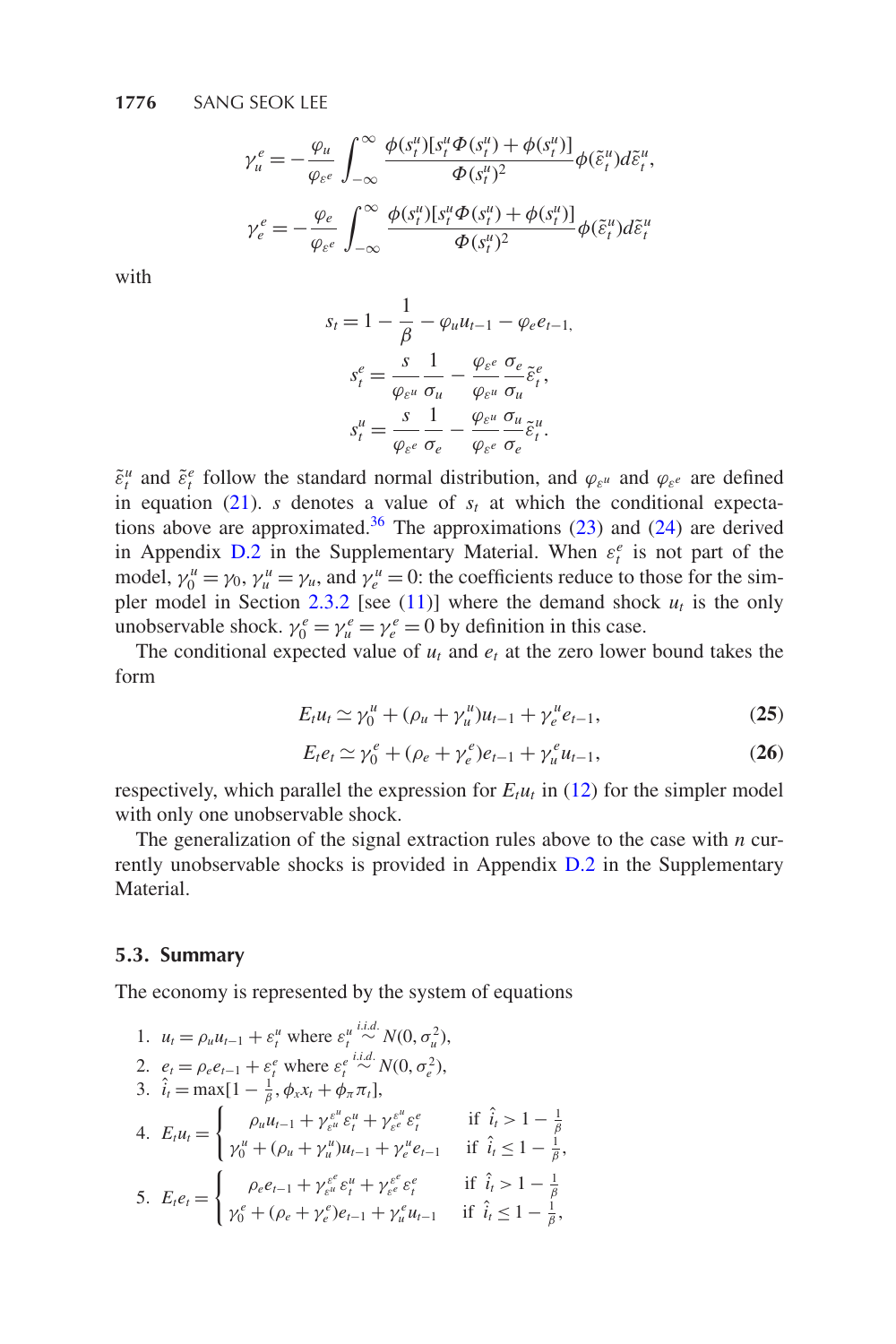6.  $E_t x_t = E_t x_{t+1} - (\hat{i}_t - E_t \pi_{t+1}) + E_t u_t$ 

7. 
$$
E_t \pi_t = \beta E_t \pi_{t+1} + \kappa E_t x_t + E_t e_t.
$$

The arrangement of the equations above reflects the sequentiality in the model. The expressions for  $\gamma_{\varepsilon u}^{\varepsilon^u}$  and  $\gamma_{\varepsilon e}^{\varepsilon^u}$  in (4) and  $\gamma_{\varepsilon u}^{\varepsilon^e}$  and  $\gamma_{\varepsilon e}^{\varepsilon^e}$  in (5) are derived in Appendix [D.3.1](#page-22-12) in the Supplementary Material, and (6) and (7) are adjusted according to

$$
\begin{bmatrix} x_t \\ \pi_t \end{bmatrix} = \begin{bmatrix} E_t x_t \\ E_t \pi_t \end{bmatrix} + \begin{bmatrix} \frac{1}{1 + \phi_x + \phi_\pi \kappa} & -\frac{\phi_\pi}{1 + \phi_x + \phi_\pi \kappa} \\ \frac{\kappa}{1 + \phi_x + \phi_\pi \kappa} & \frac{1 + \phi_x}{1 + \phi_x + \phi_\pi \kappa} \end{bmatrix} \left( \begin{bmatrix} u_t \\ e_t \end{bmatrix} - \begin{bmatrix} E_t u_t \\ E_t e_t \end{bmatrix} \right),
$$

if the economy is presently outside the zero lower bound, and

$$
\begin{bmatrix} x_t \\ \pi_t \end{bmatrix} = \begin{bmatrix} E_t x_t \\ E_t \pi_t \end{bmatrix} + \begin{bmatrix} 1 & 0 \\ \kappa & 1 \end{bmatrix} \left( \begin{bmatrix} u_t \\ e_t \end{bmatrix} - \begin{bmatrix} E_t u_t \\ E_t e_t \end{bmatrix} \right),
$$

if it is currently at the zero lower bound. These relationships are derived in Appendix [D.4](#page-22-12) in the Supplementary Material.

## **5.4. Results**

The model is again solved using the solution method of Guerrieri and Iacoviello [\(2015](#page-25-12)). Appendix [D.3](#page-22-12) in the Supplementary Material explains how to take the model here to the solution method without violating the assumed information structure. The supply shock process in equation [\(16\)](#page-15-1) is parameterized as  $\rho_e = 0.70$ and  $\sigma_e = 0.00025$ . Hence, the supply shock considered here is both less persistent and less noisy compared to the demand shock. $37$  The model parametrization remains unchanged otherwise to make sure that the results here are comparable to those in Section [4.](#page-9-0) Appendix [D.5](#page-22-12) in the Supplementary Material discusses how to calibrate *s* in [\(23\)](#page-17-1) and [\(24\)](#page-17-2) to attain the comparability.

*5.4.1. Responses to the demand shock.* Figure [4](#page-20-0) shows the median path of the output gap, the inflation rate, and the nominal interest rate subject to a two standard deviation negative innovation to the demand shock ( $\varepsilon_1^{\mu} = -0.001$ ). The model is simulated from the same initial point as the one in Section [4](#page-9-0) (with  $u_0 = -0.0044$  and  $e_0 = e_1 = 0$ ) so that the results here are as comparable to those in Figure [1](#page-11-0) as possible. The aim is to show how the augmentation of the model in Section [2](#page-3-0) with the supply shock alters the zero lower bound dynamics in an otherwise identical environment. "Without ZLB" corresponds to the full and symmetric information new Keynesian model without the zero lower bound constraint. "With ZLB" is the model subject to the zero lower bound constraint, but with Delphic forward guidance where the linear combination of the shocks

$$
Dn_{t-1}^1 = \left[ \frac{\phi_x + \phi_{\pi}\kappa}{1 + \phi_x + \phi_{\pi}\kappa} \frac{\phi_{\pi}}{1 + \phi_x + \phi_{\pi}\kappa} \right] \left[ \begin{matrix} \varepsilon_t^u \\ \varepsilon_t^e \end{matrix} \right]
$$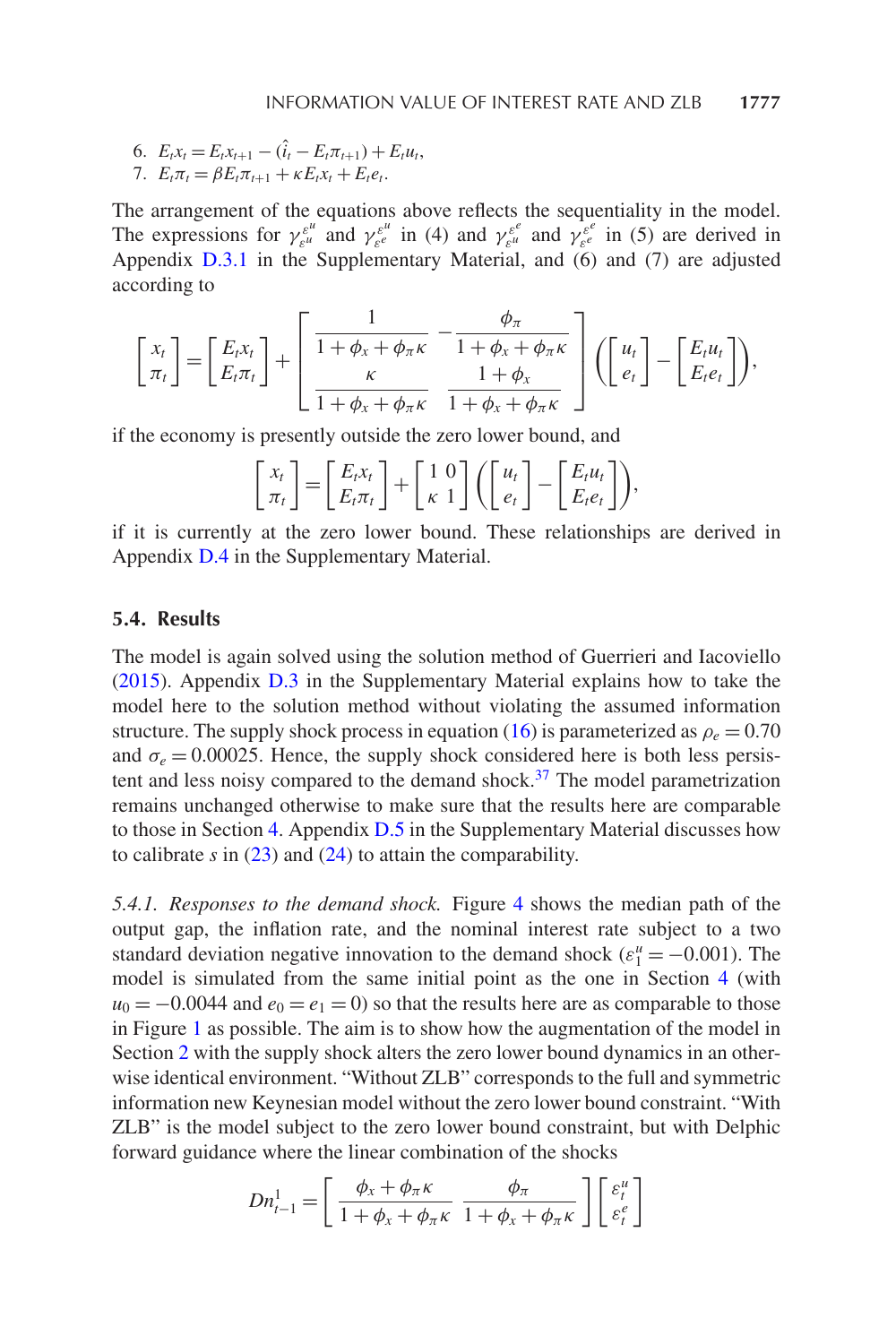<span id="page-20-0"></span>![](_page_20_Figure_1.jpeg)

**FIGURE 4.** Median paths of endogenous variables (demand shock). The figure convention is identical to that for Figure [1.](#page-11-0)

is announced by the central bank to the private sector at the zero lower bound. This is what the latter backs out on its own outside the zero lower bound (but not the actual values of the shocks/innovations; see Appendices [A,](#page-22-12) [D.1,](#page-22-12) and [D.3.1](#page-22-12) in the Supplementary Material for additional detail). "With ZLB  $\&$  IP" is the model with the information problem at the zero lower bound where such announcement is absent. It shows that the zero lower bound episode is both longer and more costly (as evidenced by larger output gap loss and deflation) relative to the baseline model featuring only the demand shock, especially in the presence of the information problem. The result is the sum of two effects. First, the existence of the additional shock makes the economy more volatile in itself. In addition to this, it also complicates the signal extraction at the zero lower bound as demonstrated in Section [5.2.3.](#page-17-3) For this reason, the Delphic forward guidance above can reduce the cost of the zero lower bound. However, the reduction is not as strong as when the actual value of each shocks is announced, which corresponds to "With ZLB" in Figure [1.](#page-11-0) This is due to the fact that the information asymmetry between the central bank and the private sector continues to remain outside the zero lower bound with the limited form of forward guidance above. These findings are robust across a wide set of parametrizations, which are essentially a numerically feasible set.

*5.4.2. Responses to the supply shock.* Figure [5](#page-21-1) gives the median path of the same variables subject to a two standard deviation negative innovation to the supply shock  $(\varepsilon_1^e = -0.0005)$ . For this simulation, the initial condition for the supply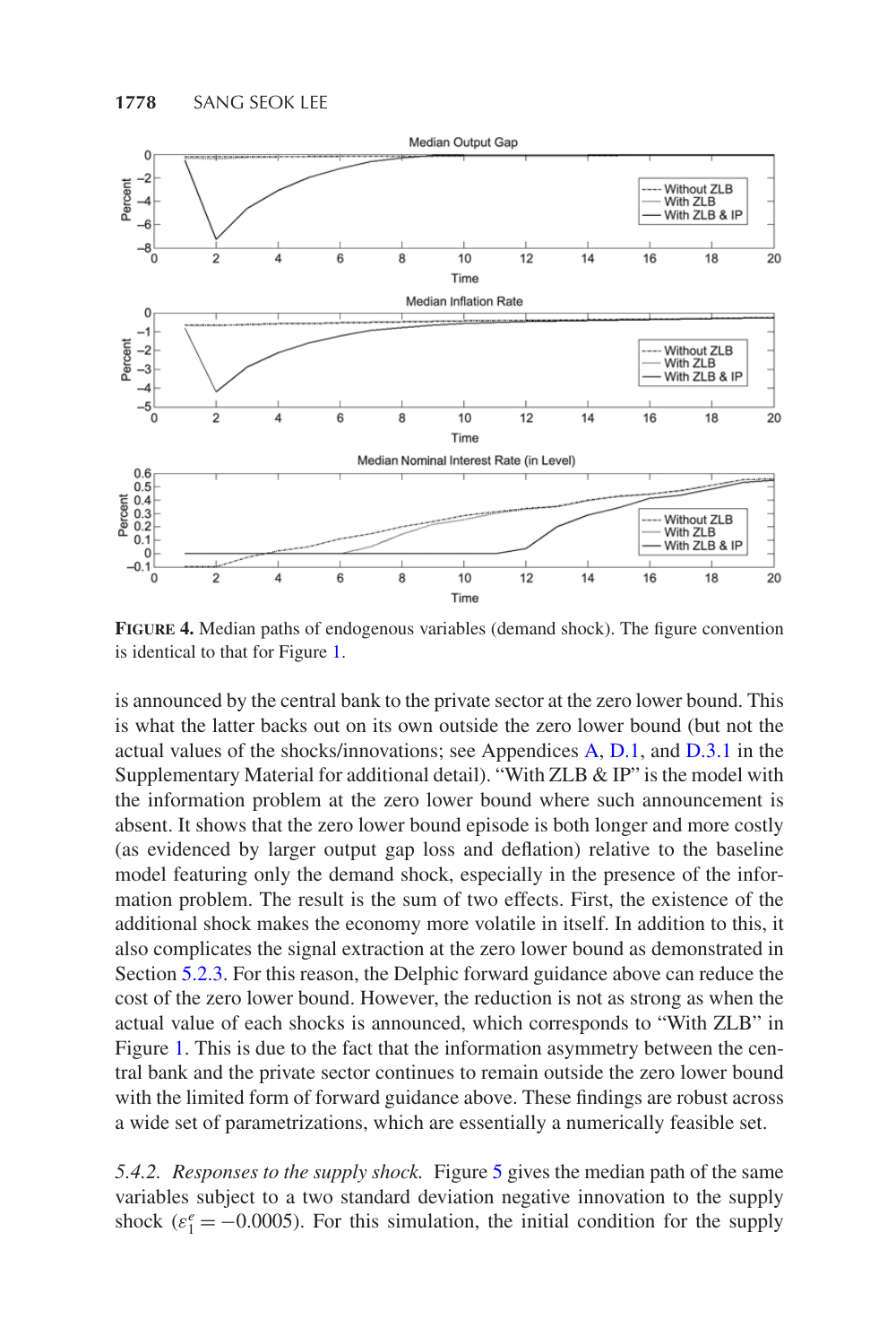<span id="page-21-1"></span>![](_page_21_Figure_1.jpeg)

**FIGURE 5.** Median paths of endogenous variables (supply shock). The figure convention is identical to that for Figure [1.](#page-11-0)

shock  $e_0 = -0.003$  so that the presumed history of the supply shocks is consistent with the possibility of the zero lower bound. As expected, in the absence of the zero lower bound constraint and imperfect information, the supply shock brings about the well-known trade-off between output gap and inflation. This corresponds to "Without ZLB" in the figure. However, the zero lower bound constraint takes away this trade-off, which reflects the fact that the private sector cannot be certain about the nature of the shocks they face due to the asymmetric information structure. Whereas the median duration of the zero lower bound is the same for these cases, the output gap loss and the deflationary developments are worse with the information problem ("With ZLB & IP") than without ("With ZLB"). With a supply shock innovation larger than the one above, the former leads to a longer zero lower bound episode than the latter, which is also more costly in terms of output gap and inflation variances.

# <span id="page-21-0"></span>**6. CONCLUSION**

Why is a zero lower bound episode disruptive and long-lasting? This paper demonstrates that the private sector's information loss at the zero lower bound can lead to an extended duration of zero lower bound episodes, which are accompanied by more severe deflation and more negative output gap. This result is based on the standard new Keynesian model that is modified to reflect the central bank's information advantages over the private sector.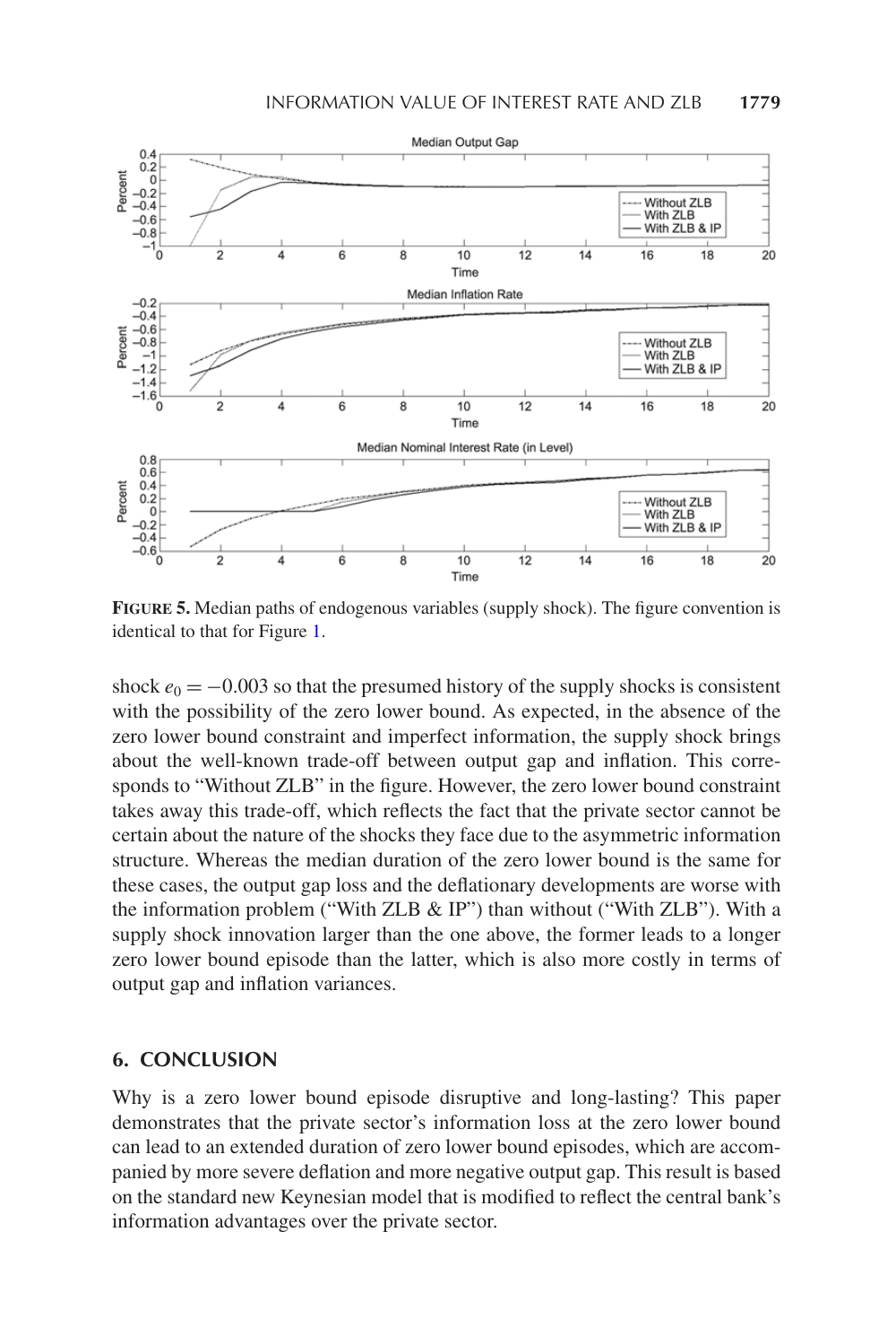#### **1780** SANG SEOK LEE

It is a well-known result that the zero lower bound on the nominal interest rate can lead to endogenous volatility as it hampers the central bank's ability to offset negative shocks to the economy. By recognizing the private sector agents' information problem at the zero lower bound, this paper illustrates how the increased uncertainty serves as a channel by which the zero lower bound periods become prolonged and more costly. Hence, the paper provides a novel framework to discuss the role of information frictions in exacerbating the cost of the zero lower bound episodes.

The above result naturally leads to the question of whether forward guidance can reduce the duration and cost of the zero lower bound. This paper shows that when forward guidance takes the form of information revelation to the private sector, the answer is positive. Thus, the paper provides a theoretical underpinning for forward guidance which is concerned with information transmission to public.

The information mechanism in this paper can be easily incorporated into macroeconomic models of larger scale. Therefore, the future research will consider the information problem at the zero lower bound in a medium scale DSGE model with a richer set of shocks and interactions across variables.

## <span id="page-22-12"></span>**SUPPLEMENTARY MATERIAL**

To view supplementary material for this article, please visit [https://doi.org/10.](https://doi.org/10.1017/S1365100518001037) [1017/S1365100518001037](https://doi.org/10.1017/S1365100518001037)

## *NOTES*

<span id="page-22-0"></span>1. In the presence of cheap talk [Crawford and Sobel [\(1982\)](#page-25-16)], this information channel may be particularly important. Bassetto [\(2015\)](#page-24-20) formally analyzes cheap talk in a macroeconomic setting.

<span id="page-22-1"></span>2. Williams [\(2014](#page-26-6)) surveys monetary policy channels at the zero lower bound and policy instruments which have been put into practice.

<span id="page-22-2"></span>3. Romer and Romer's [\(2000\)](#page-25-0) conjecture is that this arises simply because the Fed devotes more resources to forecasting than the private sector.

- <span id="page-22-3"></span>4. See [http://www.bbc.co.uk/news/business-26167707.](http://www.bbc.co.uk/news/business-26167707)
- <span id="page-22-4"></span>5. A more exhaustive list of justifications is provided in Section [2.2.](#page-4-0)
- <span id="page-22-5"></span>6. For instance, see Galí [\(2008\)](#page-25-13).
- <span id="page-22-6"></span>7. See Hubert [\(2015\)](#page-25-4) and Bassetto [\(2015](#page-24-20)).
- <span id="page-22-7"></span>8. For simplicity, this paper considers a logarithmic utility function for consumption.

<span id="page-22-8"></span>9. The microfoundation for these equations can be found in standard reference books such as Walsh [\(2003\)](#page-26-7), Woodford [\(2003](#page-26-8)), and Galí [\(2008\)](#page-25-13).

<span id="page-22-9"></span>10. For instance, see Clarida et al. [\(1999](#page-25-17)).

<span id="page-22-10"></span>11. The demand shock is a function of total factor productivity [see Walsh [\(2003](#page-26-7)) and Galí [\(2008\)](#page-25-13)] which the central bank should be able to assess more accurately than the private sector given the information advantage discussed in the introduction.

<span id="page-22-11"></span>12. Alternatively, the information problem can be formulated with the assumption that the missing information in the private sector's information set is the current supply shock in the Phillips curve [\(2\)](#page-3-2). In fact, the information value of the nominal interest rate and the associated information problem at the zero lower bound can be motivated around any unobservable that may enter the private sector block of the model.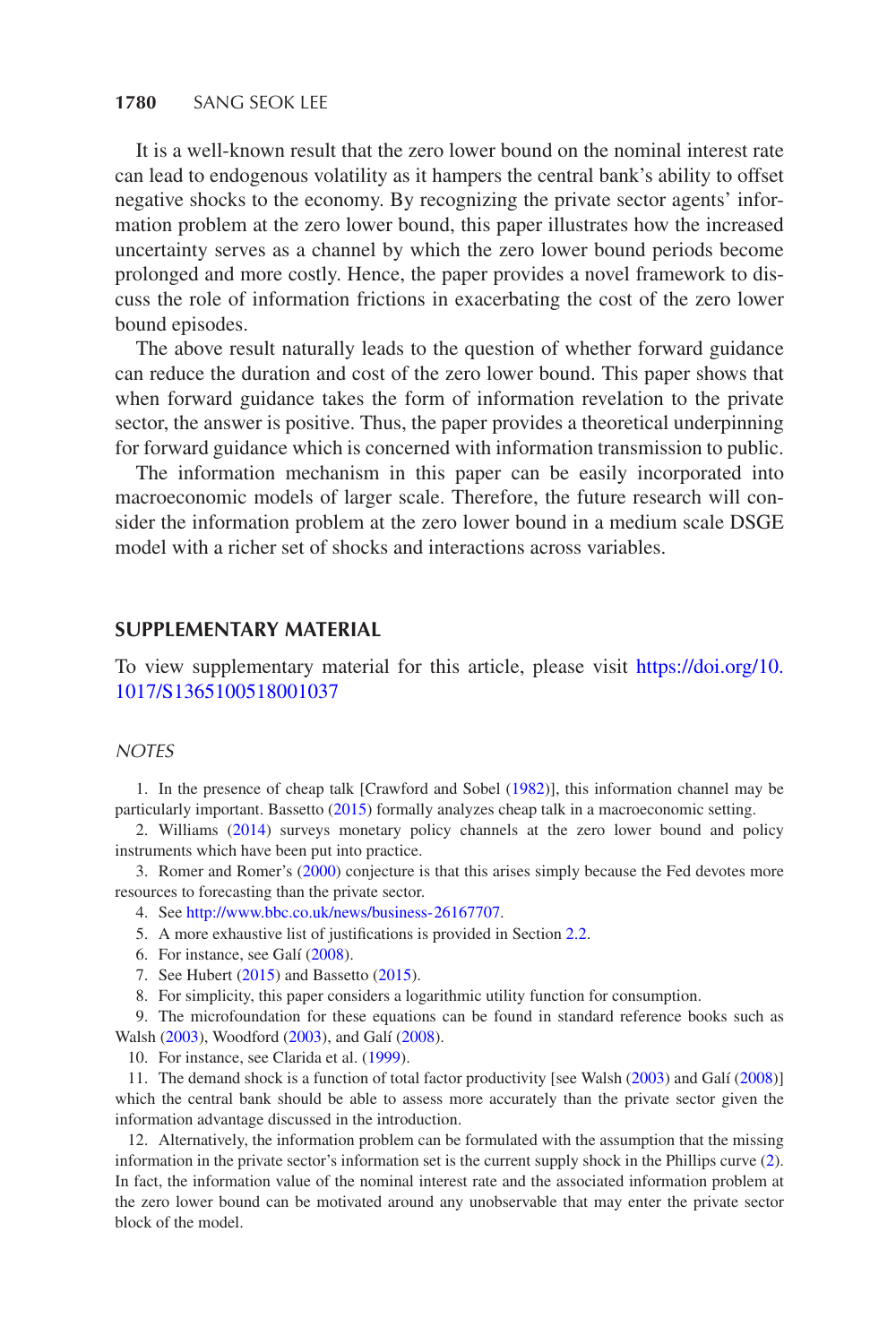<span id="page-23-0"></span>13. If the interest rate rule in [\(4\)](#page-3-3) were forward-looking, the same reasoning goes through: in this case, the private sector uses the mappings from  $E_t u_{t+1} = \rho u_t$ , which is the conditional expected value of the demand shock, to the expected output gap  $E_t x_{t+1} = \psi_u^x \rho u_t$  and the expected inflation  $E_t \pi_{t+1} =$  $\psi_u^{\pi} \rho u_t$ , and back out the current demand shock which takes the form  $u_t = \hat{i}_t / \rho (\phi_x \psi_u^x + \phi_\pi \psi_u^{\pi})$ .

<span id="page-23-1"></span>14. This belief may be wrong and still be model-consistent, which raises an important policy relevant issue that will be studied in this paper. The potentially wrong belief [which supports a mis-specified equilibrium studied in the econometric learning literature; see Sargent [\(2001\)](#page-26-9)] is due to the fact that (a) solving a model with an occasionally binding zero lower bound constraint requires a conjecture about the current (as well as the future) interest rate regime as an initial input (which needs to be validated in expectation; more on this in Section [3\)](#page-8-0) and (b) this opens up the possibility that a zero lower bound period ensues in a self-fulfilling manner even when  $(7)$  is not true from the viewpoint of the central bank (which knows the true value of  $u_t$  in  $t$ ).

<span id="page-23-2"></span>15. This formula is applicable because  $\tilde{s}$ <sub>*t*</sub> is entirely predetermined which allows it to be treated as a constant.

<span id="page-23-3"></span>16. See Cameron and Trivedi [\(2005\)](#page-24-21) for additional detail which includes the derivation of [\(10\)](#page-7-0).

<span id="page-23-4"></span>17. The specification of the interest rate rule is not essential for motivating and studying the information problem at the zero lower bound as long as the relationship between the nominal interest rate and the unobservables is linear. A promising alternative is the Wicksellian price level targeting rule  $i_t = \psi_p p_t + \psi_x x_t$  where  $p_t$  is the price level [see Bauducco and Caputo [\(2018\)](#page-24-22)]. It has the advantage of achieving local determinacy in the monetary policy parameter region where the Taylor rule violates it. This paper adopts the Taylor rule so that its findings are more readily comparable to those in the literature, which are mostly concerned with the Taylor rule or its variants. I would like to thank an anonymous reviewer for pointing out this idea to me.

<span id="page-23-5"></span>18. For notational simplicity, the conditional expectations operator  $E_t$  is used to denote the expectations for both inside and outside the zero lower bound. Appendix [B](#page-22-12) in the Supplementary Material contains more information about how the two expectations operators differ.

<span id="page-23-6"></span>19. See Bodenstein et al. [\(2009](#page-24-9)) for the detail about the solution method.

<span id="page-23-7"></span>20. There are alternative solution methods such as the cluster grid algorithm of Judd et al. [\(2011\)](#page-25-18), the Smolyak collocation method of Fernández-Villaverde et al. [\(2015](#page-25-10)), and the shadow price shocks approach of Holden and Paetz [\(2012](#page-25-19)). Guerrieri and Iacoviello [\(2015](#page-25-12)) show that their solution method works as accurately as the dynamic programming method which can be taken to be virtually exact.

<span id="page-23-8"></span>21. For instance, see Nakov [\(2008\)](#page-25-7) where the effect of the zero lower bound on the nominal interest rate is explored in various settings which include optimal monetary policy under commitment and discretion and different specifications of interest rate rules.

<span id="page-23-9"></span>22. The dynamics under smaller negative innovations to the demand shock are similar.

<span id="page-23-10"></span>23.  $\kappa = \frac{(\sigma + \eta)(1-\theta)(1-\beta\theta)}{\theta}$  for the basic new Keynesian model where  $\sigma$  is the coefficient of relative risk aversion [see Walsh [\(2003\)](#page-26-7)].  $\sigma = 1$  given the logarithm utility function for consumption.

<span id="page-23-11"></span>24. The mean paths of these variables are qualitatively similar.

<span id="page-23-12"></span>25. For a recent treatment of this issue, see Basu and Bundick [\(2015](#page-24-11)).

<span id="page-23-13"></span>26. For instance, see Christiano et al. [\(2015](#page-24-23)).

<span id="page-23-14"></span>27. See Bloom [\(2014\)](#page-24-24) and Jurado et al. [\(2015\)](#page-25-20) for empirical evidence on how changes in uncertainty affect the economy and how recessions are associated with large increases in uncertainty.

<span id="page-23-15"></span>28. Rewrite [\(1\)](#page-3-1) and [\(2\)](#page-3-2) using the forward substitution to see this.

<span id="page-23-16"></span>29. See den Haan [\(2013](#page-25-21)) where views of various academic and policy economists are presented. The book volume indicates that macroeconomists have wide-ranging views about the efficacy of forward guidance.

<span id="page-23-17"></span>30. Bassetto [\(2015\)](#page-24-20) provides an example in which Delphic forward guidance is beneficial even when the announcement about the future policy is useless. This result depends crucially on the assumption that a central bank possesses superior information about the state of the economy (i.e., the potential level of output) than the private sector. For an overview of the literature which investigates sub-optimality of full transparency instead, see Cukierman [\(2009\)](#page-25-22) and Gosselin et al. [\(2009\)](#page-25-23).

<span id="page-23-18"></span>31. It is straightforward to introduce noisy announcements to the model above. However, it only complicates the signal extraction rule without adding any further insight.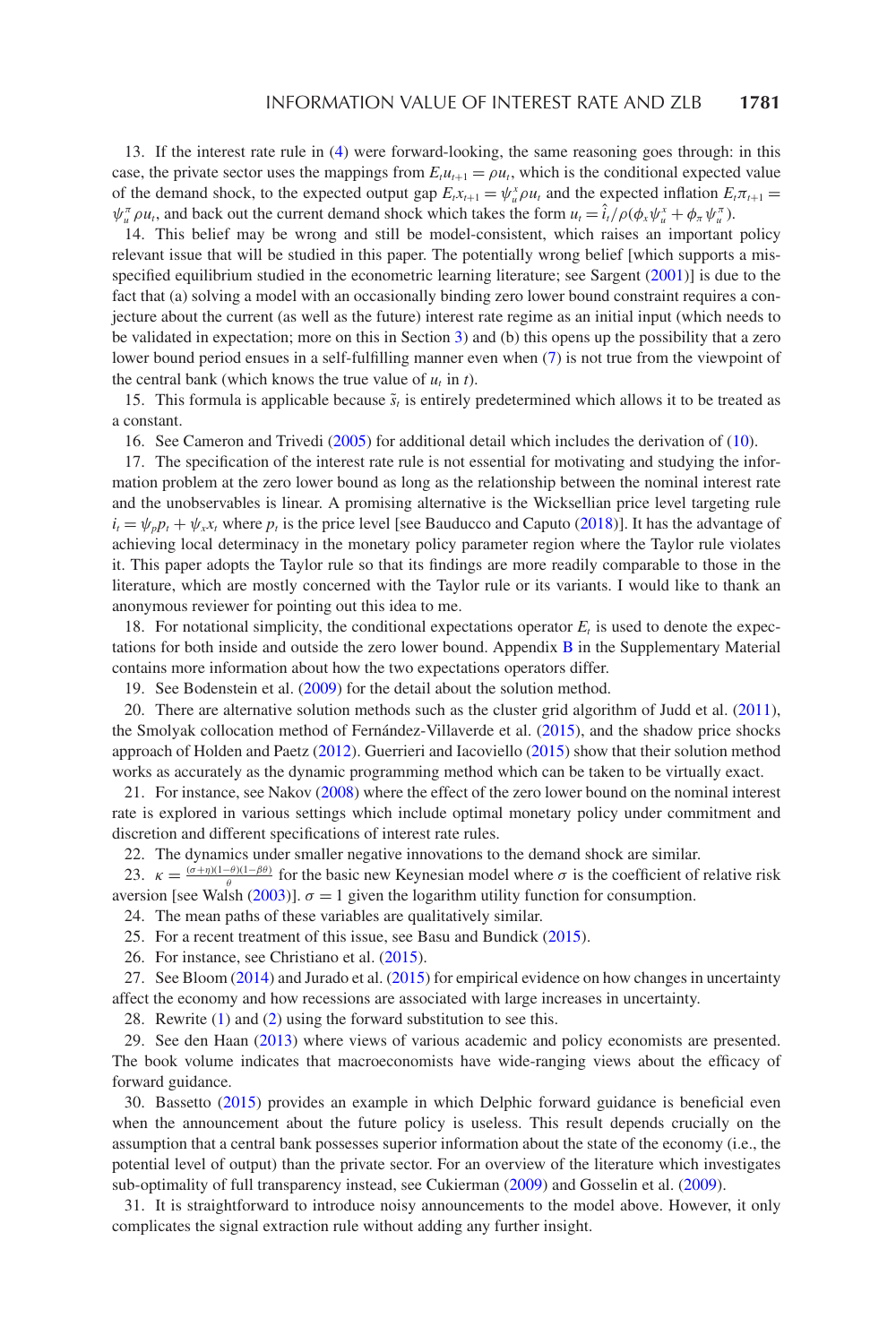#### **1782** SANG SEOK LEE

- <span id="page-24-14"></span>32. For instance, see Gürkaynak et al. [\(2005](#page-25-3)).
- <span id="page-24-15"></span>33. See endnote 10.
- <span id="page-24-16"></span>34.  $\rho = \rho_u$  and  $\sigma_s = \sigma_u$ . See Section [2.1.](#page-3-5)

<span id="page-24-17"></span>35. Note that  $\psi_u^x$  and  $\psi_u^{\pi}$  here are distinct from those in equation [\(5\)](#page-5-0).

<span id="page-24-18"></span>36. The integrals in the coefficients above are computed using Gauss–Hermite quadrature with 30 sample points.

<span id="page-24-19"></span>37. A wide array of values were tried for  $\rho_e$  and  $\sigma_e$ . Simulation studies indicate that the higher the value of  $\rho_e$  or  $\sigma_e$ , the longer the duration of a zero lower bound episode and the larger the size of output gap loss and deflation. The results are not included in the paper in the interest of space.

*REFERENCES*

- <span id="page-24-3"></span>Adam, K. and R. M. Billi (2007) Discretionary monetary policy and the zero lower bound on nominal interest rates. *Journal of Monetary Economics* **54**(3), 728–752.
- <span id="page-24-4"></span>Alstadheim, R. (2016) The zero lower bound on the interest rate and a neoclassical Phillips curve. *Journal of Macroeconomics* **47**(PA), 116–130.
- <span id="page-24-13"></span>Álvarez, L. J., E. Dhyne, M. Hoeberichts, C. Kwapil, H. Le Bihan, P. Lünnemann, F. Martins, R. Sabbatini, H. Stahl, P. Vermeulen and J. Vilmunen (2006) "Sticky prices in the Euro area: A summary of new micro-evidence. *Journal of the European Economic Association* **l4**(2–3), 575–584.
- <span id="page-24-8"></span>Aruoba, S. B. and F. Schorfeide (2012) Macroeconomic Dynamics Near the ZLB: A Tale of Two Equilibria. Working Paper.
- <span id="page-24-20"></span>Bassetto, M. (2015) Forward Guidance: Communication, Commitment, or Both? Society for Economic Dynamics, 2015 Meeting Papers: No. 216.
- <span id="page-24-11"></span>Basu, S. and B. Bundick (2015) Endogenous Volatility at the Zero Lower Bound: Implications for Stabilization Policy. Federal Reserve Bank of Kansas City, Research Working Paper RWP: No. 15-1.
- <span id="page-24-22"></span>Bauducco, S. and R. Caputo (2018) Wicksellian rules and the Taylor principle: Some practical implications. *The Scandinavian Journal of Economics*, first published on 03 October 2018.
- <span id="page-24-6"></span>Belgibayeva, A. and M. Horvath (2017) Real rigidities and optimal stabilization at the zero lower bound in new Keynesian economies. *Macroeconomic Dynamics*, first published on 22 June 2017.
- <span id="page-24-10"></span>Bianchi, F. and L. Melosi (2017) Escaping the great recession. *American Economic Review* **107**(4), 1030–1058.
- <span id="page-24-5"></span>Billi, R. M. (2017) A note on nominal GDP targeting and the zero lower bound. *Macroeconomic Dynamics* **21**(08), 2138–2157.
- <span id="page-24-1"></span>Blinder, A. S. (1998) *Central Banking in Theory and Practice*. Cambridge, MA: MIT Press.
- <span id="page-24-2"></span>Blinder, A. S., M. Ehrmann, M. Fratzscher, J. De Haan and D. Jansen (2008) Central bank communication and monetary policy: A survey of theory and evidence. *Journal of Economic Literature* **46**(4), 910–945.
- <span id="page-24-24"></span>Bloom, N. (2014) Fluctuations in uncertainty. *Journal of Economic Perspectives* **28**(2), 153–176.
- <span id="page-24-9"></span>Bodenstein, M., C. J. Erceg and L. Guerrieri (2009) The Effects of Foreign Shocks When Interest Rates are at Zero. Board of Governors of the Federal Reserve System (U.S.), International Finance Discussion Papers: No. 983.
- <span id="page-24-12"></span>Calvo, G. A. (1983) Staggered prices in a utility-maximizing framework. *Journal of Monetary Economics* **12**(3), 383–398.
- <span id="page-24-21"></span>Cameron, A. C. and P. K. Trivedi (2005) *Microeconometrics: Methods and Applications*. Cambridge, UK: Cambridge University Press.
- <span id="page-24-0"></span>Campbell, J. R., C. L. Evans, J. D. M. Fisher and A. Justiniano (2012) Macroeconomic effects of federal reserve forward guidance. *Brookings Papers on Economic Activity* **44**(1), 1–80.
- <span id="page-24-7"></span>Christiano, L. J., M. Eichenbaum and S. Rebelo (2011) When is the government spending multiplier large? *Journal of Political Economy* **119**(1), 78–121.
- <span id="page-24-23"></span>Christiano, L. J., M. Eichenbaum and M. Trabandt (2015) Understanding the great recession. *American Economic Journal: Macroeconomics* **7**(1), 110–167.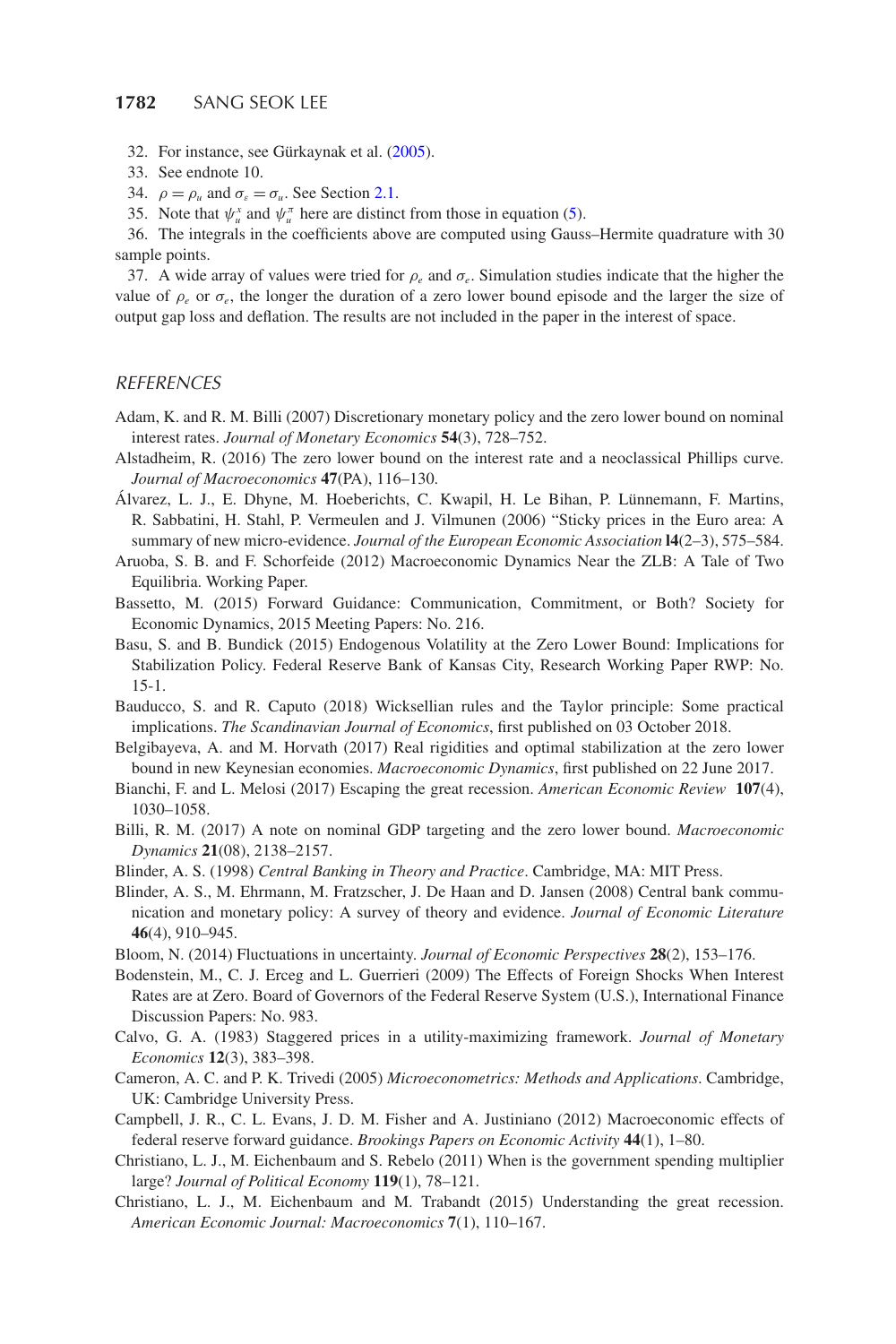- <span id="page-25-17"></span>Clarida, R., J. Galí and M. Gertler (1999) The science of monetary policy: A new Keynesian perspective. *Journal of Economic Literature* **37**(4), 1661–1707, December.
- <span id="page-25-16"></span>Crawford, V. P. and J. Sobel (1982) Strategic information transmission. *Econometrica* **50**(6), 1431–1451.
- <span id="page-25-22"></span>Cukierman, A. (2009) The limits of transparency. *Economic Notes, Banca Monte dei Paschi di Siena SpA* 38(1–2), 1–37.
- <span id="page-25-21"></span>den Haan, W. (2013) Introduction. In: W. den Haan (ed.), *Forward Guidance: Perspectives from Central Bankers, Scholars, and Market Participants*, A Vox-Eu.org eBook, Centre for Economic Policy Research. CEPR publication.
- <span id="page-25-5"></span>Eggertsson, G. B. and M. Woodford (2003) The zero bound on interest rates and optimal monetary policy. *Brookings Papers on Economic Activity* **34**(1), 139–235.
- <span id="page-25-10"></span>Fernández-Villaverde, J., G. Gordon, P. Guerrón-Quintana and J. F. Rubio-Ramírez (2015) Nonlinear adventures at the zero lower bound. *Journal of Economic Dynamics and Control* **57**(C), 182–204.
- <span id="page-25-9"></span>Flotho, S. (2015) Fiscal multipliers in a monetary union under the zero–lower–bound constraint. *Macroeconomic Dynamics* **19**(06), 1171–1194.
- <span id="page-25-13"></span>Galí, J. (2008) *Monetary Policy, Inflation, and the Business Cycle: An Introduction to the New Keynesian Framework*. Princeton, NJ: The Princeton University Press.
- <span id="page-25-23"></span>Gosselin, P., A. Lotz and C. Wyplosz (2009) Interest rate signals and central bank transparency. NBER Chapters, In: *NBER International Seminar on Macroeconomics 2007*, National Bureau of Economic Research, Inc., pp. 9–51. NBER publication.
- <span id="page-25-12"></span>Guerrieri, L. and M. Iacoviello (2015) OccBin: A toolkit for solving dynamic models with occasionally binding constraints easily. *Journal of Monetary Economics* **70**(c), 22–38.
- <span id="page-25-3"></span>Gürkaynak, R. S., B. Sack and E. Swanson (2005) Do actions speak louder than words? The response of asset prices to monetary policy actions and statements. *International Journal of Central Banking* **1**(1), 55–93.
- <span id="page-25-14"></span>Hernandez-Murillo, R. and H. Shell (2014) The rising complexity of the FOMC statement," Economic Synopses, Federal Reserve Bank of St. Louis, issue 23.
- <span id="page-25-19"></span>Holden, T. and M. Paetz (2012) Efficient Simulation of DSGE Models with Inequality Constraints. School of Economics Discussion Papers: No. 1612, School of Economics, University of Surrey.
- <span id="page-25-4"></span>Hubert, P. (2015) Do central bank forecasts influence private agents? Forecasting performance vs. signals. *Journal of Money, Credit, and Banking* **47**(4), 771–789.
- <span id="page-25-18"></span>Judd, K. L., L. Maliar and S. Maliar (2011) A Cluster-Grid Projection Method: Solving Problems with High Dimensionality. Working Paper.
- <span id="page-25-6"></span>Jung, T., Y. Teranishi and T. Watanabe (2005) Optimal monetary policy at the zero-interest-rate bound. *Journal of Money, Credit, and Banking* **37**(5), 813–835.
- <span id="page-25-20"></span>Jurado, K., S. C. Ludvigson and S. Ng (2015) Measuring uncertainty. *American Economic Review* **105**(3), 1177–1216.
- <span id="page-25-2"></span>Kuttner, K. N. (2001) Monetary policy surprises and interest rates: Evidence from the Fed funds futures market. *Journal of Monetary Economics* **47**(3), 523–544.
- <span id="page-25-11"></span>Nakata, T. (2017) Uncertainty at the zero lower bound. *American Economic Journal: Macroeconomics* **9**(3), 186–221.
- <span id="page-25-7"></span>Nakov, A. (2008) Optimal and simple monetary policy rules with zero floor on the nominal interest rate. *International Journal of Central Banking* **4**(2), 73–127.
- <span id="page-25-8"></span>Ngo, P. (2018) The risk of hitting the zero lower bound and the optimal inflation target. *Macroeconomic Dynamics* **22**(02), 402–425.
- <span id="page-25-15"></span>Pearlman, J., D. Currie and P. Levine (1986) Rational expectations models with partial information. *Economic Modelling* **3**(2), 90–105.
- <span id="page-25-1"></span>Peek, J., E. S. Rosengren and G. M. B. Tootell (1999) Is bank supervision central to central banking? *The Quarterly Journal of Economics* **114**(2), 629–653.
- <span id="page-25-0"></span>Romer, D. H. and C. D. Romer (2000) Federal reserve information and the behavior of interest rates. *American Economic Review* **90**(3), 429–457.